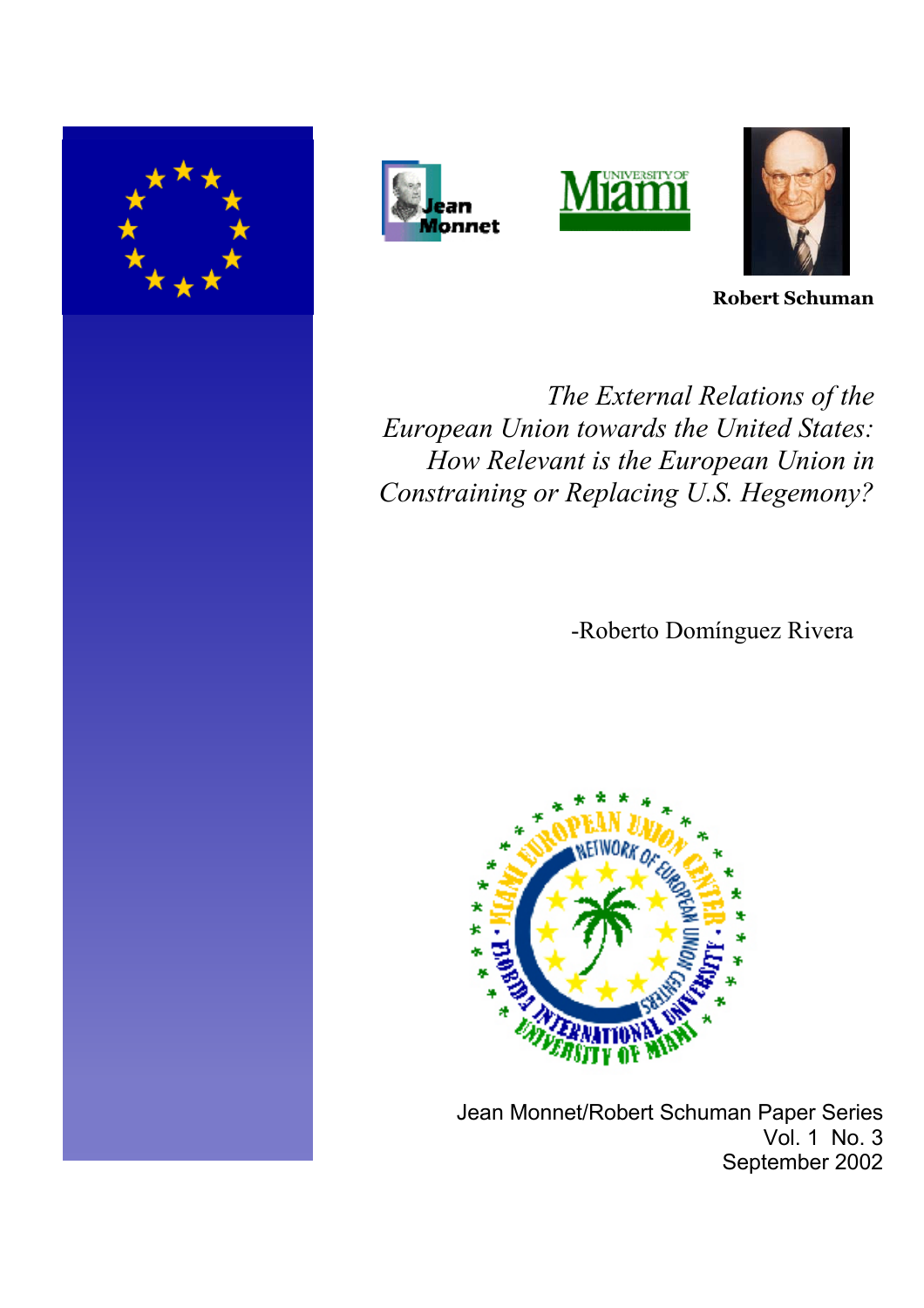# **The Jean Monnet/Robert Schuman Paper Series**

The Jean Monnet/Robert Schuman Paper Series is produced by the Jean Monnet Chair of the University of Miami, in cooperation with the Miami European Union Center.

These monographic papers address issues relevant to the ongoing European Convention which will conclude in the Spring of 2003. The purpose of this Convention is to submit proposals for a new framework and process of restructuring the European Union. While the European Union has been successful in many areas of integration for over fifty years, the European Union must take more modern challenges and concerns into consideration in an effort to continue to meet its objectives at home and abroad. The main issues of this Convention are Europe's role in the international community, the concerns of the European citizens, and the impending enlargement process. In order for efficiency and progress to prevail, the institutions and decision-making processes must be revamped without jeopardizing the founding principles of this organization. During the Convention proceedings, the Jean Monnet/Robert Schuman Papers will attempt to provide not only concrete information on current Convention issues but also analyze various aspects of and actors involved in this unprecedented event.

The following is a list of tentative topics for this series:

- 1. The challenges of the Convention: the ability to govern a supranational Europe or the return to intergovernmental cooperation?
- 2. How will the member states figure in the framework of the Convention?
- 3. The necessity to maintain a community method in a wider Europe.
- 4. Is it possible for the member states to jeopardize the results of the Convention?
- 5. The member states against Europe: the pressures on and warnings to the Convention by the European capitals
- 6. Is it possible that the Convention will be a failure? The effects on European integration.
- 7. Similarities and differences between the European Convention and the Philadelphia Convention of 1787.
- 8. The role of a politically and economically integrated in Europe in the governance of the world.
- 9. How important is European integration to the United States today?
- 10. The failure of a necessary partnership? Do the United States and the European Union necessarily have to understand each other? Under what conditions?
- 11. Is it possible to conceive a strategic partnership between the United States, the European Union and Russia?
- 12. Russia: a member of the European Union? Who would be interested in this association?

Miami European Union Center **Jean Monnet Chair Staff:** University of Miami Joaquín Roy (Director) 1531 Brescia Avenue Aimee Kanner (Editor) Coral Gables, FL 33146-3010 Roberto Domínguez (Research Assistant) Phone: 305-284-3266; Fax: 305-284-4875 Nouray Ibryamova (Research Assistant) E-Mail: *iroy@miami.edu Julia Lemus (Administrative Coordinator)* Webs: [www.miami.edu/international-studies/euc](http://www.miami.edu/international-studies/euc) [www.euroy.org;](http://www.euroy.org/) [www.miamieuc.org](http://www.miamieuc.org/)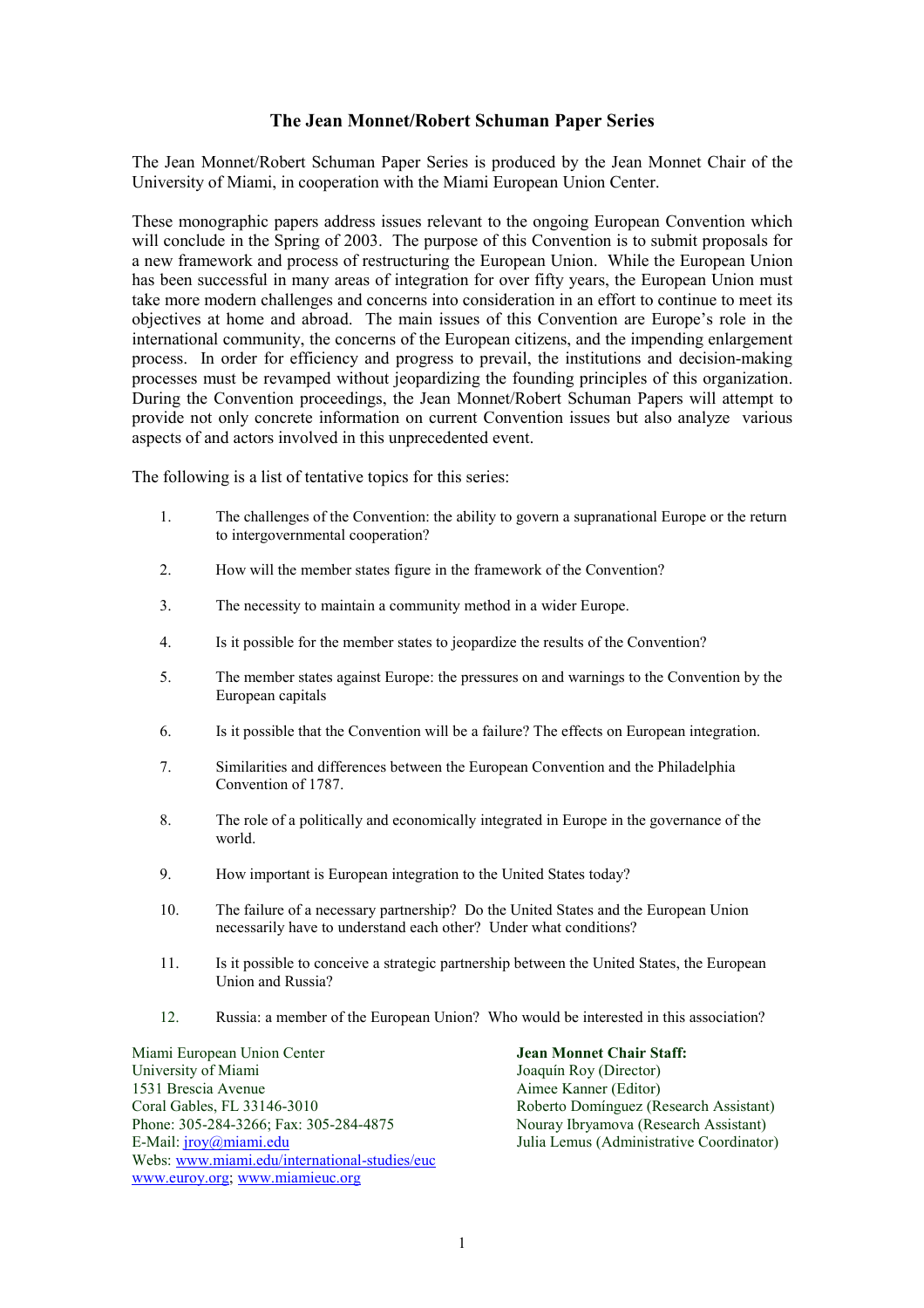# **The External Relations of the European Union towards the United States: How Relevant is the European Union in Constraining or Replacing U.S. Hegemony?**

Roberto Domínguez Rivera

The Jean Monnet Chair University of Miami Miami, Florida September 2002

<span id="page-2-0"></span> $\ddot{\phantom{0}}$  Roberto Dominguez-Rivera (B.A., International Relations, National Autonomous University of Mexico, 1993; M.A., International Relations-European Studies, Fundación Ortega y Gasset, Spain, 1998) Ph.D. Candidate in the Department of International Studies at the University of Miami. He was professor at the UNAM, Universidad Iberoamericana and the Center for Transatlantic Studies in Maastricht, Holland. He was also research assistant at The North- South Center, editor of the Journal *Relaciones Internacionales* (UNAM, 1996-1999) and has coordinated the books: with Joaquín Roy, *Relaciones Exteriores de la Unión Europea* (México, UNAM-Plaza y Valdés, 2001) and with Alejandro Chanona, *Europa en Transformación: procesos políticos, económicos y sociales* (México, UNAM-Plaza y Valdés-UQROO, 2000). He also published *Cooperación e Integración en la Organización Regional Europea* (México, UNAM, 2000).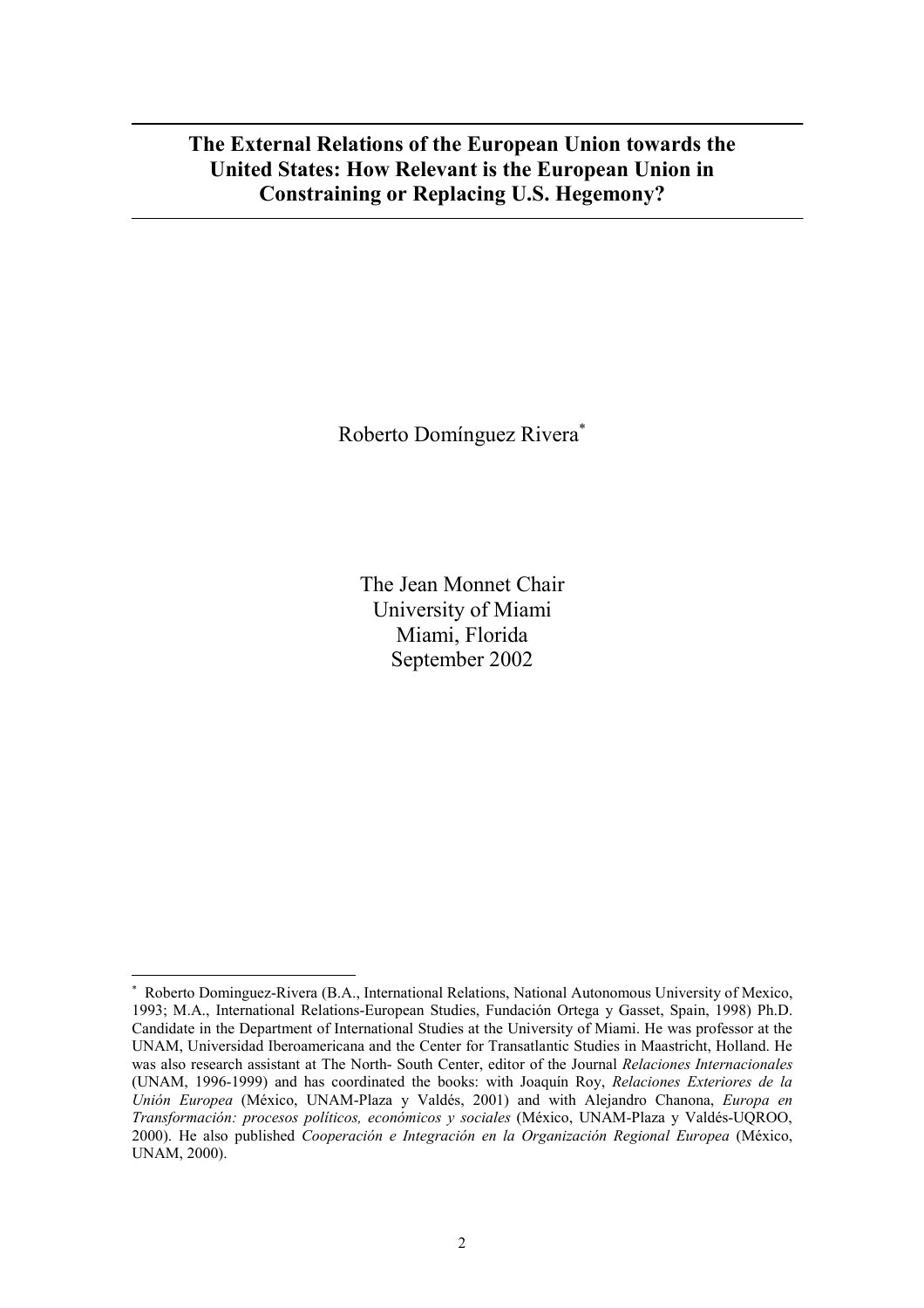# **THE EXTERNAL RELATIONS OF THE EUROPEAN UNION TOWARDS THE UNITED STATES: HOW RELEVANT IS THE EUROPEAN UNION IN CONSTRAINING OR REPLACING US HEGEMONY?**

# **Introduction**

Europe and the United States have yielded hegemony in international relations for several centuries. In the XIX century, Europe was the hegemonic power. In the midst of the XX, the leadership of World Power was conquered by the United States, and nowadays the United States has an unquestionable hegemony in international relations. Defeated by its own ambitions of dominance, Europe learned the lessons of World War II, began a period of reconstruction, and created a new political and economic process to eradicate the possibility of a new war within its borders: European integration.

In the wake of the XXI century, the United States maintains its prominent role in international affairs. On the east side of the Atlantic Ocean, individual European countries cannot seriously challenge U.S. power, neither in military nor in economic affairs. In some cases, only two or three countries are able to raise their voices in disagreement to the United States and sometimes they are heard by the American hegemon. However, the equation of power in the transatlantic area changes relatively when the fifteen EU members are able to join their national interests under a common front.

The study object of this paper is the external relations of the European Union towards the United States. The core question of this essay is not the U.S. hegemony by itself; in fact, both parties agree on a myriad of issues, share common values, and keep intensive and active economic and political exchanges. The 1950s and 1960s were witness to the shining power of the United States and Europe was willing to receive U.S. aid through the Marshall Plan. The problem arises when U.S. policies affect Europe and the EU is not able to provide concrete actions to reverse them. At this point, one inquiry is the focus of the analysis: How relevant is the EU in constraining or replacing U.S. hegemony? A simple answer is insufficient to shed light on this question. Most scholars underline the shortcomings of the EU and the influence of the United States in determining EU external relations. However, the EU in 2002 is quite different from the European Community at the beginning of the 1990s. Although reactive to international and regional, political and economic stimuli, the EU has forged informal and formal practices to provide coordinated positions. Depending on the specific area, the EU's performance is more or less successful. Whereas in economic issues the EU has been able to respond to the U.S. in trade disputes, in political and security affairs the panorama is mostly discouraging.

Accordingly, the hypothesis of this paper is: The more the EU is able to encapsulate the interests of the fifteen member states in a common front, the greater are the opportunities for more beneficial agreements with the United States, and to constrain or replace the actions or inactions of U.S. hegemony. In order to support this proposition, four areas of the transatlantic relationship are examined in this paper. The first part focuses on the current theoretical debate on the transatlantic relationship. Secondly, the paper analyzes the different natures of both foreign policies, emphasizing the problems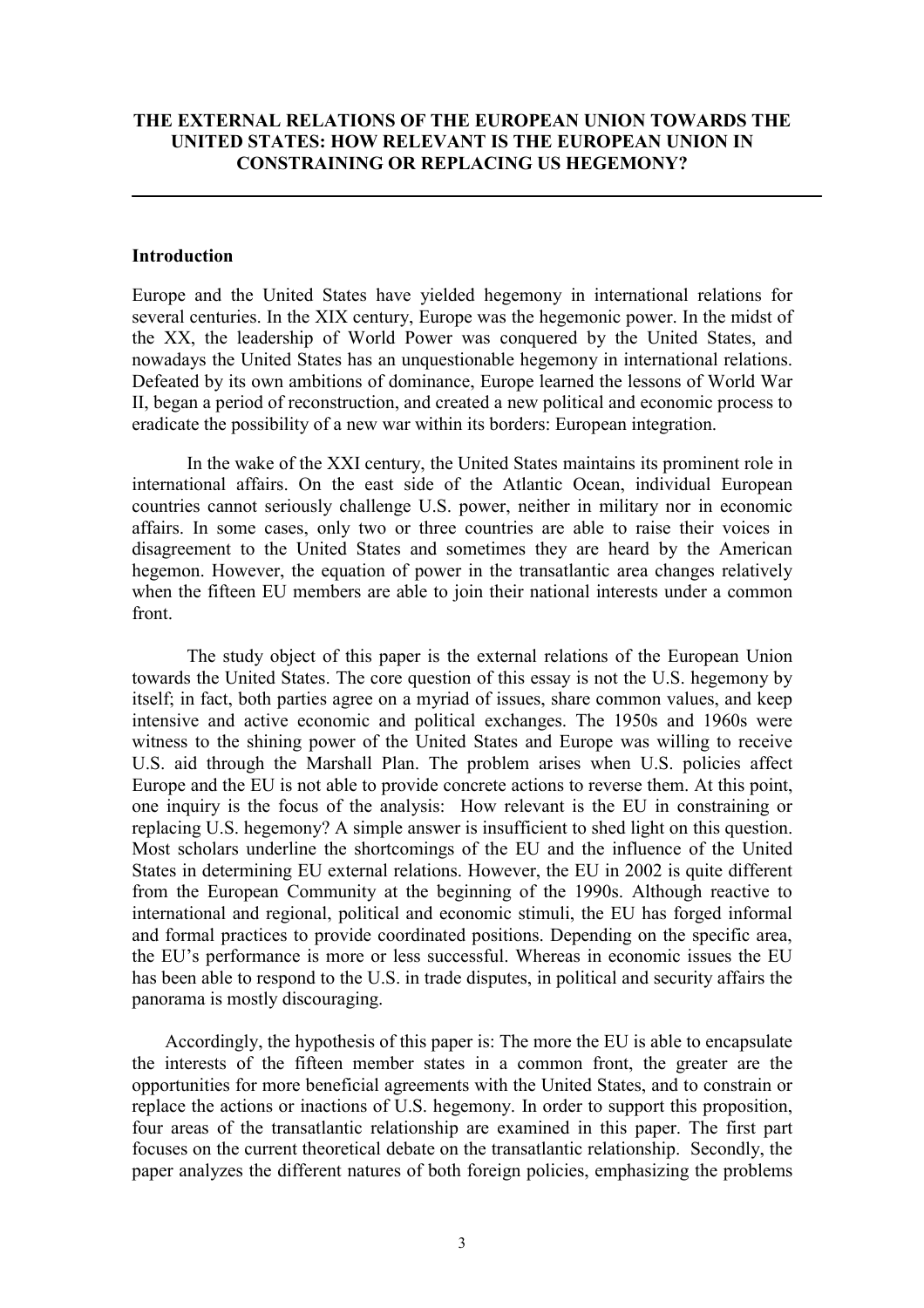associated with the European (intergovernmental and supranational) model to design its external relations. The third section describes the relative balance between the US and the EU on economic terms, and considers the benefits of having international institutions to regulate trade practices. Finally, the imbalance in security affairs is depicted, highlighting the new institutional developments in Europe to participate in regional crises with or without (but not against) the United States.

#### **Some Theoretical Notes about the Transatlantic Relationship**

As the analysis of international relations is multidimensional, there are countless interpretations of it. Depending on the author, three broad theoretical perspectives about international reality can be generally identified: conservative (realist), liberal, and revolutionary (transformational) world-views.<sup>[1](#page-4-0)</sup> Perceptions and understandings of world affairs are deeply influenced by the position of states in the international arena. Third world countries are prone to denounce inequalities, whereas developed ones highlight the virtues of democracy and free markets. Although after the end of the Cold War the political discourse has narrowed its polarization, the need to bridge the gap between poor and rich countries persists.

Despite the cultural differences among the 16 countries involved in the EU-U.S. relationship, both societies share the "Euro-American way of life",<sup>[2](#page-4-1)</sup> namely, closely intertwined values as well as political and economical principles based on common premises (free markets and political democracy). Development, political stability, and welfare are some of the distinctive characteristics of the societies on both sides of the Atlantic. Derived from those characteristics, the internal dialogue between the U.S. and the EU is basically North-North oriented, whereas the external contacts with other parts of the world have a different agenda, being West-East or North-South oriented.

Consequently, the transatlantic relationship relies on liberal-realist worldviews, which can be explained as follows: "Realism emphasizes the enduring propensity for conflict between the states; liberalism identifies several ways to mitigate these conflictive tendencies".<sup>[3](#page-4-2)</sup>

In addition to this first delimitation that helps to put in context the transatlantic relationship, both sides of the Atlantic have different ways of practicing the liberal and realist principles. Intentionally, Robert Kagan<sup>[4](#page-4-3)</sup> has "caricaturized" the US and Europe. "Americans generally see the world divided between good and evil…. favor policies of coercion rather than persuasion… (While) Europeans insist they approach problems with greater nuance and sophistication... They generally favor peaceful responses to problems preferring negotiating, diplomacy, and persuasion than coercion".<sup>[5](#page-4-4)</sup>

<span id="page-4-0"></span> <sup>1</sup> <sup>1</sup> Joshua S. Goldstein, International Relations (Brief Edition) (United States: Longman, 2002); James E. Dougherty and Robert L Pfaltzgraff, Contending Theories of International Relations. A Comprehensive  $S$ <sup>1</sup> Survey (New York: Longman, 2001).

<span id="page-4-1"></span>The common ground that Transatlantic societies share is the source of the "Eurocentric difussionism", concept presented particularly by James Morris Blaut in two books: The Colonizer's Model of the World (New York: The Guilford Press, 1993), and Eight Eurocentric Historians (New York: The Guilford Press, 2000).

<span id="page-4-2"></span><sup>&</sup>lt;sup>3</sup> Stephen M. Walt, "International Relations: One World, Many Theories," International Relations (Spring 1998). 4

<span id="page-4-3"></span><sup>&</sup>lt;sup>4</sup> Robert Kagan, "Power and Weakness," Policy Review 113 (June/July 2002).

<span id="page-4-4"></span> $<sup>5</sup>$  Ibid.</sup>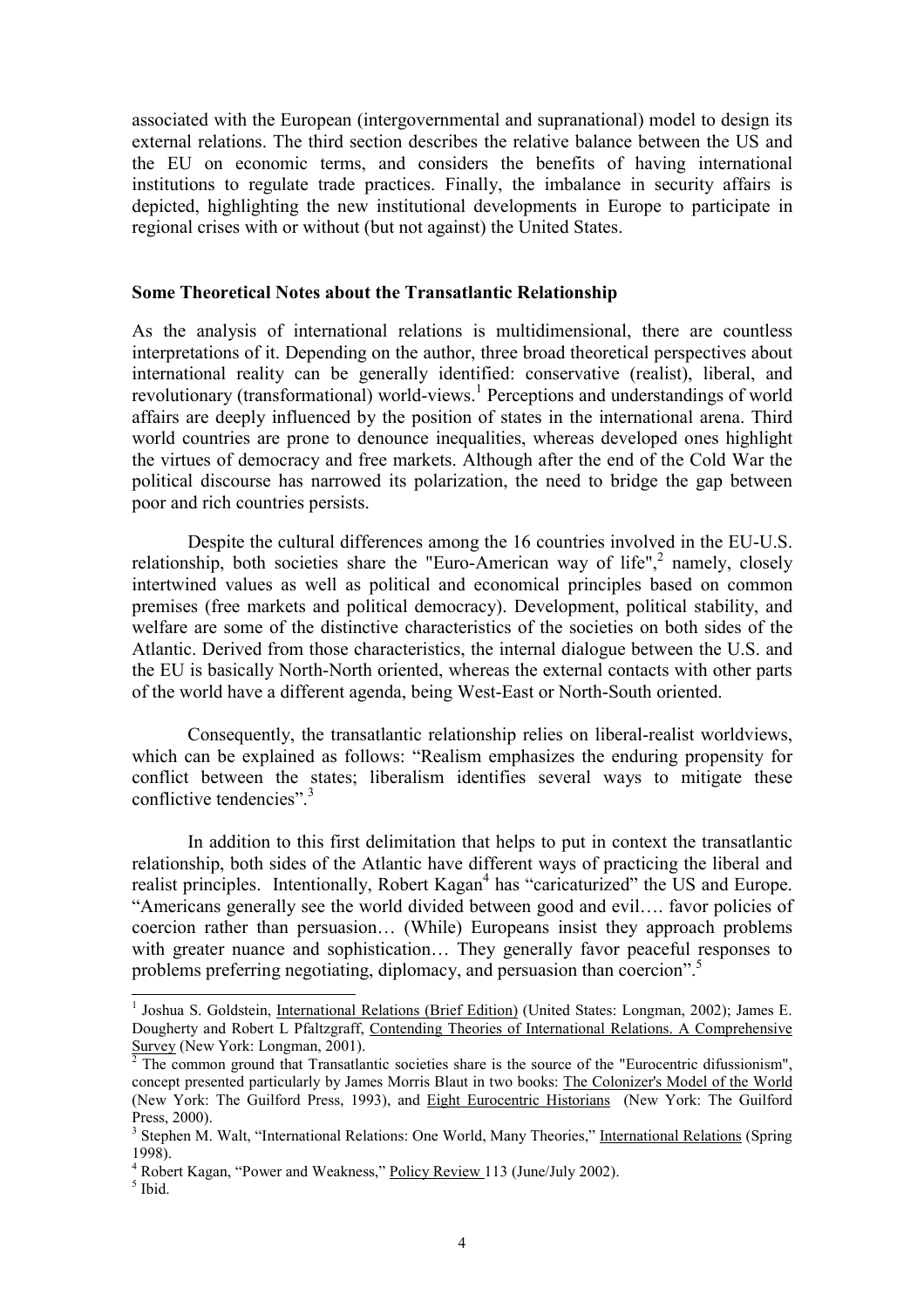From the perspective of the present essay, the problem must be focused on the liberal and realist positions that both parties assume in particular contexts. Kagan's picture depicts general trends of both behaviors, and to some extent oversimplifies the relationship, as Kagan himself acknowledges. What is beneath his argument is that the European as well as the American histories have modeled two different societies, which offer two competing or cooperating positions on particular themes. However, when the discussion about the excesses, limitations or failures to act by the U.S. comes to the floor, the response from Europe differs depending on the issue in question. The actions and non-actions of the hegemon are not effectively challenged merely with speeches in opposition to its foreign policy. Power makes possible the achievement of foreign policy objectives to counteract or fill the vacuum left by the hegemon.

Power is a key concept in international relations. The European hegemony was built under different premises of power than the American one. Violent territorial conquests were replaced by the sophistication of technology, multinationals, and "global culture". At the same time, particularly during the XX century, the international society developed different types of cooperation through the emergence of norms, regimes, and institutions. Despite the fact that the most important international institutions such as the United Nations or the World Trade Organization are highly determined by U.S. policies, those and other organizations have gained autonomous capacity in constraining, although not always successfully, the U.S. or the European unilateralisms. In other words, the international context and the nature of the European hegemony were quite different from the current one of the United States.

Considering the ambience in which the United States has yielded power, since the inception of the European integration, Europe has increased its capabilities to leverage U.S. decisions. Currently, not only are "high politics" (military capabilities) important, but also "soft politics" (economic capabilities). According to this broader understanding of power, Roy Ginsberg analyzed the political impact of the EU on the United States from 1990 to 1999. His results point out that "the EU had nil impact in seven areas (10 percent of total), marginal impact in ten instances (14 percent), considerable political impact in twenty-five instances (35 percent), and significant political impact in thirty instances (42 percent)".<sup>[6](#page-5-0)</sup>

From the above mentioned, one preliminary and general speculation, which will be tested in the next pages, comes into sight. Parallel to the common values shared by the EU and the United States, there are different perceptions in approaching the bilateral agenda, and the creation of power capabilities is a key element to enable the EU to influence the United States.

A step forward in the present analysis is to explore some of the ideas of theoreticians about the transatlantic relationship. In explaining the dynamic of the transatlantic relationship, the perspective of security communities offers a helpful framework in understanding this relationship in the long-term. In using this perspective, Karl Deutsch characterized the EU-U.S. relationship as a Pluralist Security Community<sup>[7](#page-5-1)</sup> in the mid-1950s. Within this community, war was not considered an instrument of

<span id="page-5-0"></span> <sup>6</sup>  $6$  Roy H. Ginsberg, The European Union in International Politics. Baptism by Fire (Lanham: Rowman  $\&$ Littlefield Publishers, 2001), p. 181.

<span id="page-5-1"></span><sup>&</sup>lt;sup>7</sup> Karl Deutsch, Political Community in the North Atlantic Area (Princeton: Princeton University Press, 1957).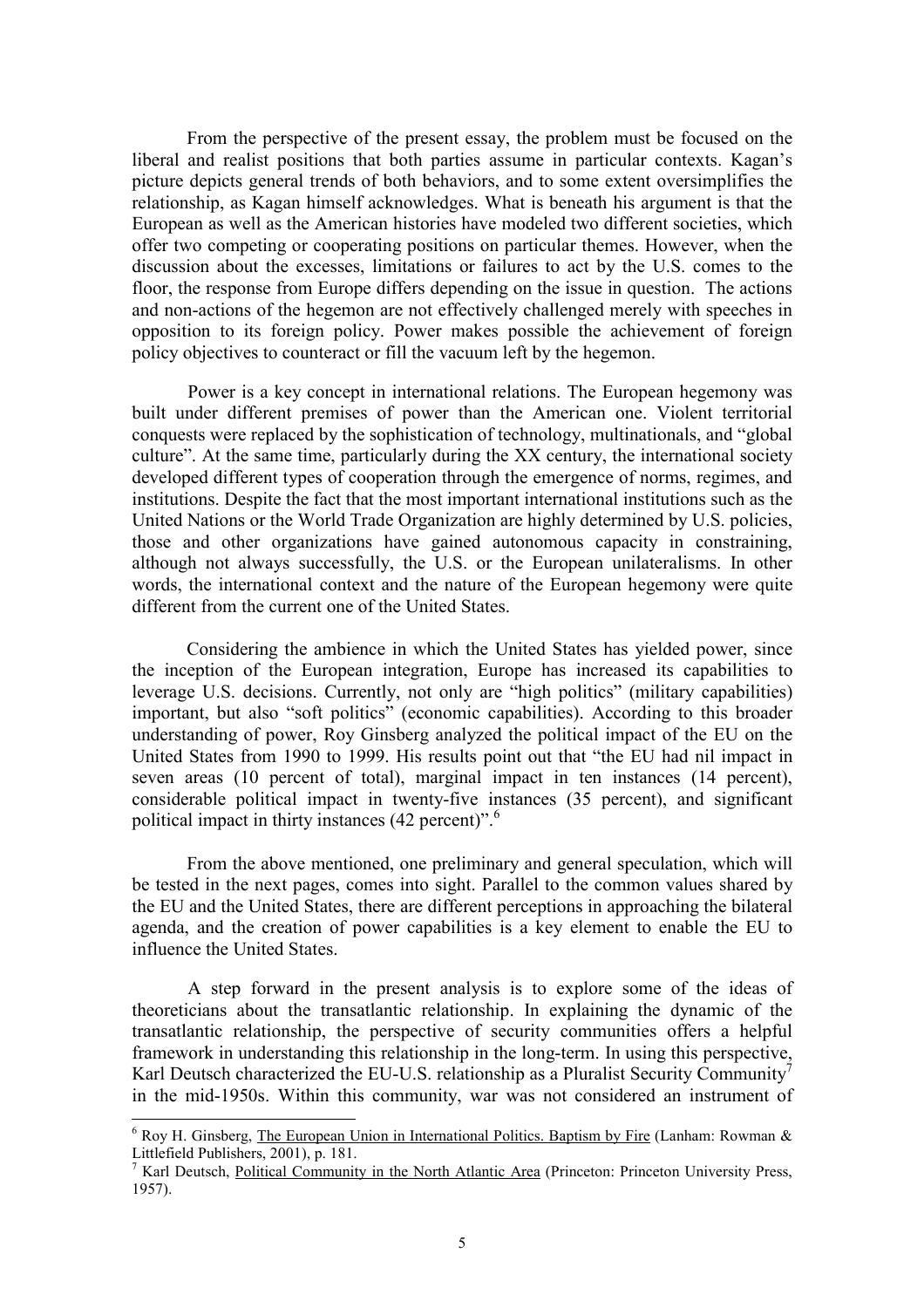rational politics. Theoretically, a security community can be of two types -amalgamated and pluralistic- "while both have dependable expectations of peaceful change, the former exists when states formally unify, the latter when states retain their sovereignty".<sup>[8](#page-6-0)</sup>

Even though the analytical scheme of security communities has been frequently used as a framework to study the transatlantic relationship, it is important to point out that this concept was put in question at the end of the Cold War. Before the fall of the Berlin Wall, according to Ole Wæver, "What is called in the literature a 'security community' is really a *non-war community*, and therefore if we accept a concept of security wider than a non-war there can be (non-military) security problems and security dynamics in a security community".<sup>[9](#page-6-1)</sup> In other words, one should consider the concept of security community in a broad sense and realize that security community includes not only studies on NATO, but also on trade and the consolidation of the integration process.

Emanuel Adler and Michael Barnett have attempted to update Deutsch's framework. These authors state that between neo-realism and constructivism there is a continuum. On the one end, neo-realism conceives the structure of international politics defined to a great extent by the distribution of power. The neo-liberal institutionalism and the English School, in the middle of this continuum, focus on how states construct institutions to encourage cooperation, even though they share with neo-realism the assumption of anarchy. Under this perspective, Hedley Bull states that international society has developed the transatlantic state system, "in which cooperation and sociability between states has largely superseded traditional *realpolitik* instincts". [10](#page-6-2) At the other end of that continuum, constructivism recognizes that "international reality is a social construction driven by collective understandings, including norms, that emerge from social interactions".<sup>[11](#page-6-3)</sup>

The uncertainty stemming from the disappearance of external threats questioned the future role of the EU-U.S. and provoked different explanatory approaches. From a pessimistic standpoint, John J. Mearsheimer stated that Germany and Russia would return to the classic alliance patterns of the nineteenth-century.<sup>12</sup> Stephen M. Walt points out that there are deep structural forces that are beginning to drift Europe and America apart. Walt argues that three traditional unifying forces have begun to disappear: A) where there is no threat, there is no cohesion –security--, B) both parties are drifting apart in terms of international trade, C) there are growing differences among the elite of both parties as a result of generational and demographic changes in the United States.<sup>13</sup>

<span id="page-6-0"></span> <sup>8</sup> <sup>8</sup> Emanuel Adler and Michael Barnett, Security Communities (United Kingdom: Cambridge University Press, 1998), p. 5.

<span id="page-6-1"></span><sup>&</sup>lt;sup>9</sup> Ole Wæver, "Insecurity, Security, and Security in the West European non-war Community," in Security Communities Emanuel Adler and Michael Barnett, p. 71.

<span id="page-6-2"></span>Adrian Hyde-Price, "The New Patterns of International Relations in Europe" in Rethinking the European Union. Institutions, Interests and Identities eds. Alice Landau and Richard G. Whitman (New

<span id="page-6-4"></span><span id="page-6-3"></span>

York: St. Martin Press, 1996), pp. 23-24.<br><sup>11</sup> Emanuel Adler and Michael Barnett, p. 10.<br><sup>12</sup> John J. Mearsheimer, "Back to the Future: Instability in Europe after the Cold War," <u>International<br>Security</u> 15, 1 (Summer 199

<span id="page-6-5"></span>Stephen M. Walt, "The Ties that Fray. Why Europe and America are Drifting Apart," The National Interest (Winter 1998/1999).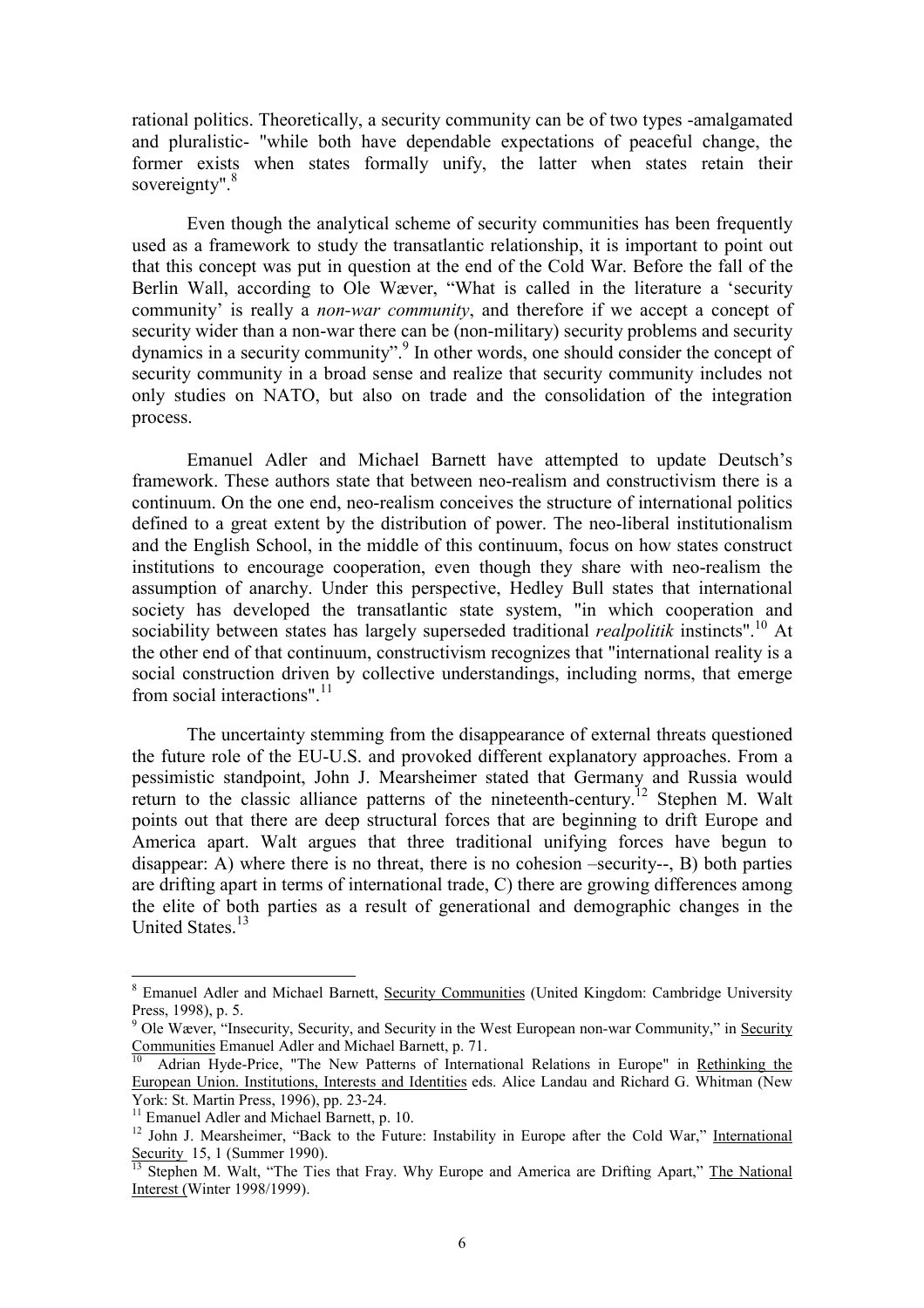Under the realist approaches, the Grand Strategy of the United States opens a relevant question with regard to Europe: what must be the role of the United States in European affairs, particularly in military terms? According to John Mearsheimer, the United States should maximize relative power to gain security in order to avoid the instability resulting from multipolar systems. The U.S. behavior has been consistent with the Grand Strategy of keeping its primacy during and after the Cold War. Opposed to this argument, Christopher Layne recommends that the United States should follow the "offshore balancing" strategy, disengaging U.S. military commitments in Europe and Asia, rejecting its commitment to economic interdependence, and abstaining from ambitions to perpetuate hegemony. Aside from the obvious differences of both realist approaches, it seems that they coincide in the evidence that "the US insists that European integration, and ESDP, can occur only within this Atlantic Community framework".<sup>[14](#page-7-0)</sup>

Nonetheless, throughout the 1990s the bilateral relationship overcame or postponed difficulties about the consensus of the "New World Order". Encouraging facts have nourished some voices less skeptical about the future of this bilateral relationship. Joseph Nye has replied to Mearsheimer and Walt's point of view arguing that "to venture a prediction of what US-European relations will look like a decade from now, it is more likely that they will fundamentally resemble the current state of relations rather than be radically different".<sup>15</sup>

Nye responds to Walt's view saying that a) NATO and the U.S. have redesigned their objectives, b) trade inevitably produces some degree of friction, and c) there are some important channels of communication between both parties. Nye's perspective seems more congruent with the scope of the present essay, although Walt's arguments should be considered as a possible future trend of the bilateral relationship. In support of a less conflictive perspective of the bilateral relationship, Zbigniew Brzezinski states that the U.S. does not fear the emergence of a rival (the EU), because 1) integration has not reflected unification as the ultimate goal of the European process, 2) Europe will grow horizontally (enlargement-amalgamation) rather than vertically, 3) the creation of the ESDP does not represent a threat to NATO and, 4) NATO and the EU should enlarge at the same time.<sup>16</sup>

# **EU Foreign Policy in the Making and U.S. Foreign Policy**

In order to analyze the bilateral transatlantic agenda, a description of the different natures of both foreign policies as well as their most recent achievements are essential for the analysis. There are three main features to be considered. The first is that foreign policy is one of the most sensitive areas of the Westphalian version of the state. However, as a second aspect, the European integration process has forced an advance in the coordination of 15 states' foreign policies, particularly at the end of the 1990s. And third, up to now, while the United States maintains the Westphalia model in foreign policy, in the EU there is a redefinition of the still strong state capabilities level and the attributes of the regional institutional level. Regardless of the confusion between the

<span id="page-7-0"></span><sup>&</sup>lt;sup>14</sup> John J. Mearsheimer, *The Tragedy of Great Powers Politics* (New York: W.W. Norton, 2001) and Christopher Layne, "The 'posterchild' for Offensive Realism: United States as Global Hegemon", Paper<br>presented at The Miami Theory Group, November 30, 2001.

<span id="page-7-1"></span><sup>&</sup>lt;sup>15</sup> Joseph S. Nye Jr., "The US and Europe: Continental Drift?" International Affairs 72, I (2000), p. 59.<br><sup>16</sup> Zbigniew Brzezinski, "Living With a New Europe," <u>The National Interest</u> (Summer 2000), pp. 17-33.

<span id="page-7-2"></span>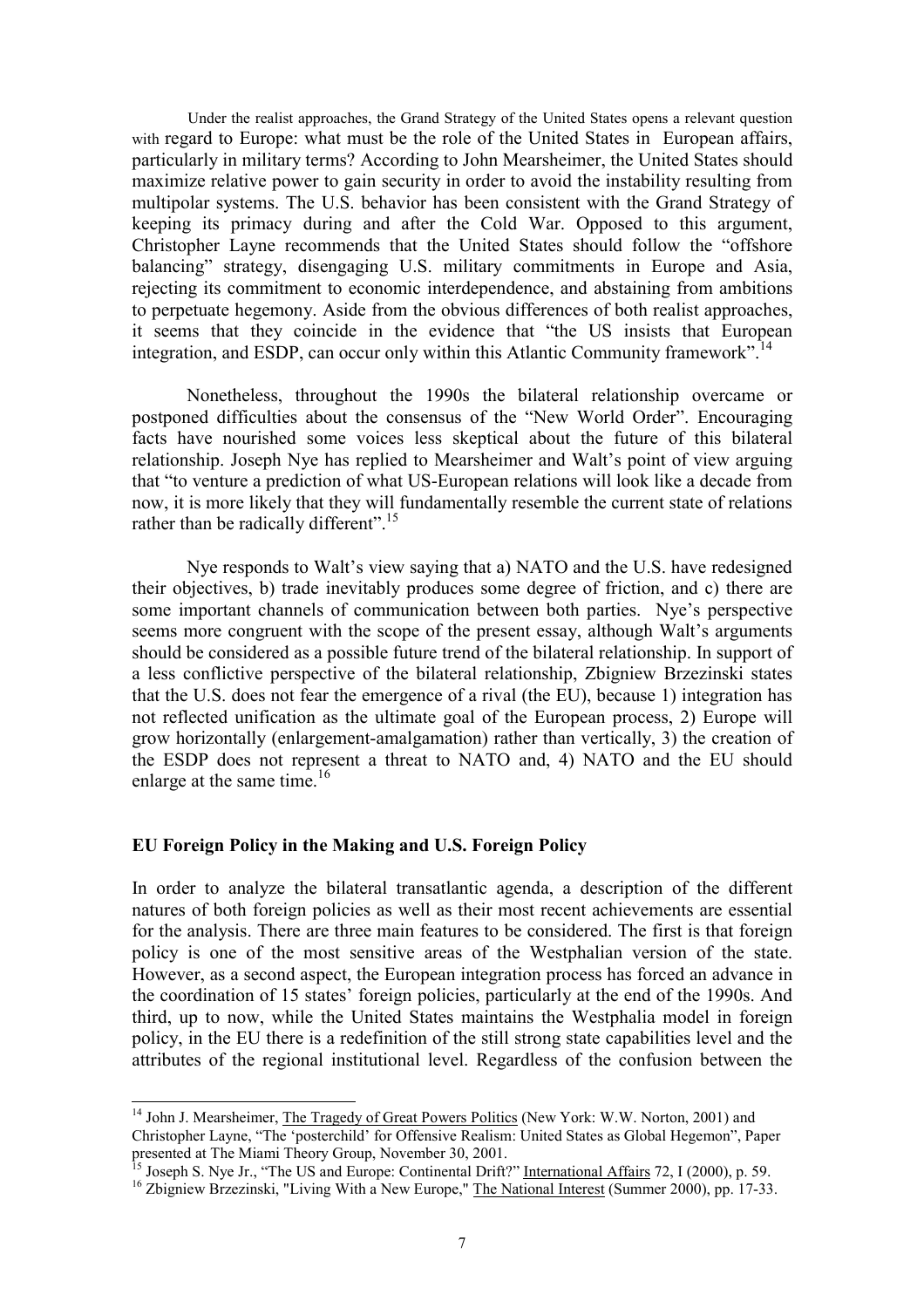state and the regional level resulting from the speed of the transformations, the New Transatlantic Agenda constitutes the recognition of the EU as interlocutor aside from the European states.

# *Is there an EU Foreign Policy?*

Since the Treaty of the European Community of Coal and Steel was signed, the number and capabilities of the countries involved in the integration process have grown. It is not an isolated fact that the European integration has increased its members from six to fifteen in five decades, and considering the current enlargement process, to possibly more than 27 by 2010. Enlargements are not only the expansion of a regional organization, they also represent a free decision of the applicant members to be part of the benefits of integration, although sometimes the social, political, and economic prices of the transformation are costly in the short term.

In comparison to U.S. foreign policy, the external relations of the EU have characteristics that set them apart from traditional state foreign policy. The external relations of the EU have two sides of the same coin. On one side, the EU shows the Common Foreign and Security Policy (CFSP), which is basically intergovernmental. The CFSP as such was established in 1991, institutionalizing a common policy for the Union within a single framework. CFSP's objectives as clarified by the Amsterdam Treaty of 1997, are to safeguard the common values, fundamental interests, independence and integrity of the Union in conformity with the principles of the UN Charter; strengthen the security of the EU; preserve peace and international security; promote international cooperation; and develop and consolidate democracy and the rule of law, with respect for human rights and fundamental freedoms.<sup>17</sup> On the other hand, the EU works as a supranational entity through its external trade policy led by the Commission, although constrained by the decisions of the Council of the EU. To make the picture more complex, there is a vivid and permanent debate between governments and the Commission, which is based on the struggle for competences.

From a conceptual point of view, it has been argued that European foreign policy has presented a challenge to traditional foreign policy analysis, particularly to the dominant realist view with its state-centric focus. Since the EU is not a state, the argument follows, the value of foreign policy analysis tied to state-centric realism is limited in the analysis of European foreign policy. At the same time, the focus on EU foreign policy – as advanced by institutionalist perspectives – is also inadequate because while covering the cooperative or integrative behavior at the European level, it downgrades the significance of the different foreign policies of the member states, which are not regarded as part of European foreign policy. Instead, a more comprehensive definition of European foreign policy would include Community foreign policy, which includes the Common Commercial Policy and trade and development issues; Union foreign policy, with its more "political" focus; and national foreign policies of the member states. As Brian White suggests, a framework more suitable for the analysis of European foreign policy would focus on interrelated elements – actors, processes, issues, instruments, context, and outputs – that constitute a foreign policy system in action. This more eclectic and interdisciplinary approach, White argues, provides a new research agenda as well as augments the more established approaches in

<span id="page-8-0"></span><sup>&</sup>lt;sup>17</sup> European Commission. (http://europa.eu.int/comm/external\_relations/cfsp/intro/index.htm)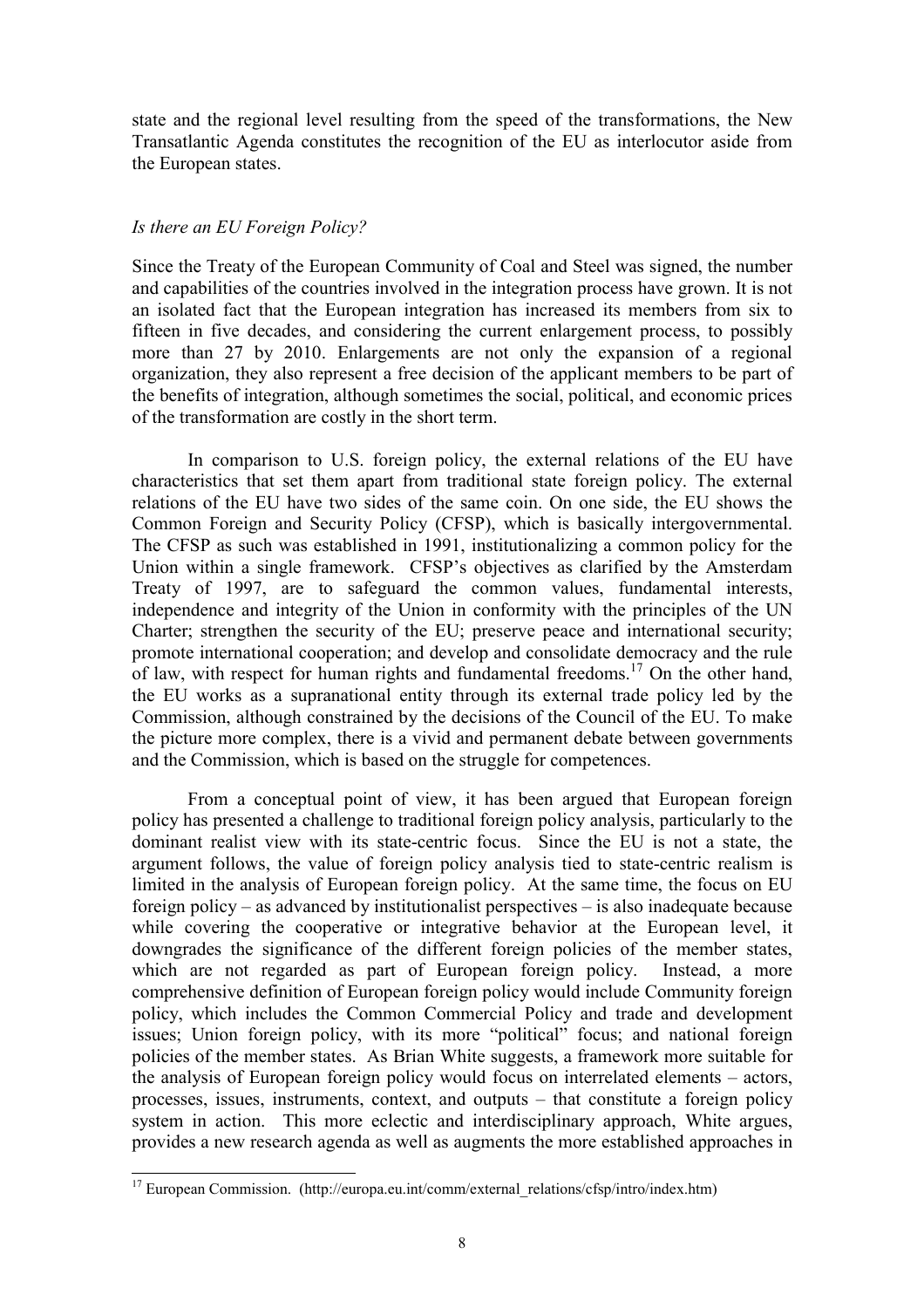<span id="page-9-5"></span>the discipline. [18](#page-9-0) While the Community foreign policy, which essentially constitutes foreign economic policy, can be called truly "common," the CFSP is by no means "common" in the same way: it is developed intergovernmentally and it is not seen as a substitute for national foreign policies.

When the external relations of the EU are evaluated in view of their leverage on international relations, they have been explained in the following way: "while the prospectus of EU becoming a major military superpower is uncertain, its status as an economic superpower is no longer in doubt".<sup>19</sup> The problem of these two parallel facts is that they are part of the same integration process and have to be coordinated. The pulling tendency is that as more commitments are made (within the fifteen countries toward integration), the greater is the need for building a common external identity to the world.

With regard to security-military issues, the reluctance of individual states to give up their power is reflected in the slow and tenuous development of CFSP, which is one of the three pillars of the EU[.20](#page-9-2) Unlike pillar one (supranational), the CFSP (pillar two, intergovernmental) is less supranational in implementing a common policy on a given issue in this area. Legally, one could think that the division between the first and the second pillar is clear. The EU's Commissioner for External Relations, Chris Patten, has stated "the Commission has no competence and no ambition in the military area".<sup>[21](#page-9-3)</sup> Nonetheless, the daily performance of the EU shows that this bifurcation is extremely connected. Commissioner Patten has also stated "in order to have an operational and effective policy of security and defense, it needs the support of complementary bases... The Commission has an important role to play in promoting a favorable environment in Europe... there will always be a substantial non-military component before, during and after a crisis". $22$ 

The above argument explains why the Commission's role in the performance of the CFSP development is crucial in providing coherence to the external relations of the European Union. Thus, the external relations of the EU have two parallel paths extremely linked (intergovernmental and supranational) and both have to complement each other. In a way, the EU is in fact a security community that presents some features of amalgamated (communitarian policies) and pluralistic (CFSP) societies.

Perhaps the greater danger perceived by the United States, is that the CFSP will become sufficiently binding to the EU member states by the "lowest common denominator", so that it will prevent them from bilateral initiatives with the US, while simultaneously the EU will remain an ineffective partner on the world stage.<sup>[23](#page-9-5)</sup>

<span id="page-9-0"></span><sup>&</sup>lt;sup>18</sup> Brian White, "The European Challenge to Foreign Policy Analysis," European Journal of International Relations 5, 1 (1999), pp. 37-66.<br><sup>19</sup> John McCormick, Understanding the European Union. A Concise Introduction (New York: Saint

<span id="page-9-1"></span>Martin Press, 1999), p. 214.<br><sup>20</sup> John McCormick, The European Union: Politics and Policies (Boulder, Co.: Westview Press, 1996), p.

<span id="page-9-2"></span><sup>282.</sup> 

<span id="page-9-3"></span><sup>&</sup>lt;sup>21</sup> Christopher Patten, "The Future of the European Security and Defense Policy (ESDP) and the Role of the European Commission. Conference on the Development of a Common European Security and Defence Policy –The Integration of the New Decade," (Berlin, December 16 1999), p. 6. <sup>22</sup> Ibid.

<span id="page-9-4"></span><sup>&</sup>lt;sup>23</sup> Mark Nelson and John G. Ikenberry, Atlantic Frontiers: A New Agenda for US-EC Relations (Carnegie Endowment for International Peace, 1993) qtd. in A New Era in US-EU Relations? The Clinton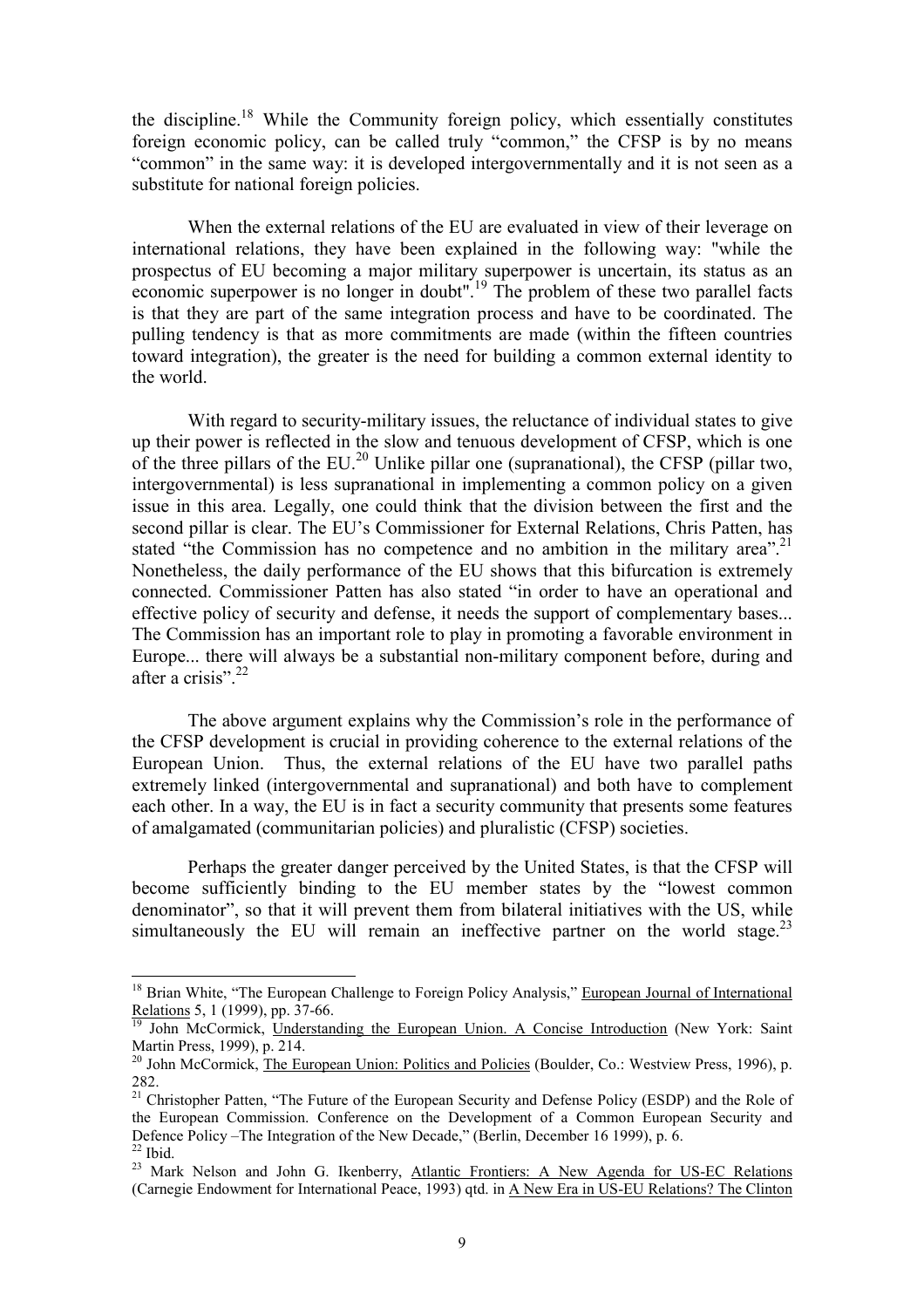Furthermore, the institutional complexities of the EU and the overlapping competencies result in time-consuming and painstaking decision-making processes, aimed at achieving unanimity. However, it should be considered that in the Amsterdam Treaty a mechanism known as "constructive abstention" was devised. According to Martin Walker, "constructive abstention could become a legitimate excuse for the absence of such as common policy, since, in effect, nations states would be acting for reasons of national interest rather than European interest… Still, for all its complications, the Amsterdam Treaty does make coherent European foreign policy possible and its implementations practicable, without subjecting the Union to the stresses and frustrations imposed by the old rule of unanimous approval".<sup>24</sup>

The complex bureaucratic mechanism in Brussels lends to the conclusion that "the Maastricht structure might almost have been designed to make a common foreign policy almost impossible."<sup>25</sup> Finally, from the U.S. perspective, the CFSP is unlikely to become a strong force mainly because the foreign and security policies of the member states differ considerably and are unlikely to be relinquished to a significant degree.<sup>[26](#page-10-2)</sup>

# *U.S. Foreign Policy*

l

Although viewpoints differ about the durability of the present situation, one of the prevailing assumptions is that the United States has emerged as a hegemon in a militarily unipolar and economically multipolar world. Much of the debate is between those who believe that American interests and security are best preserved through international balance and accommodation, and those who seek global prevalence and hegemony. The preponderance of the U.S. has given it a tremendous freedom of action along with the realization that there is less to be gained on the international stage, thus, reinforcing the unilateralist and isolationist segments within the political establishment.

The process of foreign policy making in the United States involves rational behavior by actors, bureaucratic politics, as well as public opinion. For example, the current Administration so far has shown a remarkable degree of divergence in statements made by the President, Secretary of Defense, and Secretary of State. In addition to pressures from interests groups, U.S. policies are likely to be affected mainly by two factors: public opinion changes in the long run and, most importantly, Congressional changes.

Despite its low interest in foreign affairs, the U.S. Congress has become more assertive on what are considered to be national security issues, affecting the ability of the executive branch to pursue new initiatives and exert strong international leadership. To some extent, this circumstance could strengthen the isolationist position of the US not only in the public opinion, but also in the view of some decision-makers. If one takes into account the role of the U.S. Congress it is possible to identify this local

Administration and the New Transatlantic Agenda ed. Anthony Laurence Gardner, (Brookfield: Ashgate,

<span id="page-10-0"></span><sup>1999),</sup> p. 26.<br><sup>24</sup> Martin Walker, "The Future of Europe's Foreign Policy" in <u>Europe in the New Century. Visions of an</u><br> $\frac{\text{Emerging Superpower}}{2}$  ed. Robert Guttman (Boulder Co.: Lynne Rienner, 2001), p. 74.

<span id="page-10-1"></span>Edward Mortimer, "Euro-structures Under One Roof" The Financial Times 3 May 1995 qtd. in Gardner, p. 27; Nouray Ibryamova, "US-EU Relationship: US perspective", unpublished paper, May 2000. 26 Martin Walker, "The New European Strategic Relationship," World Policy Journal 16, 2 (1999), p. 26.

<span id="page-10-2"></span>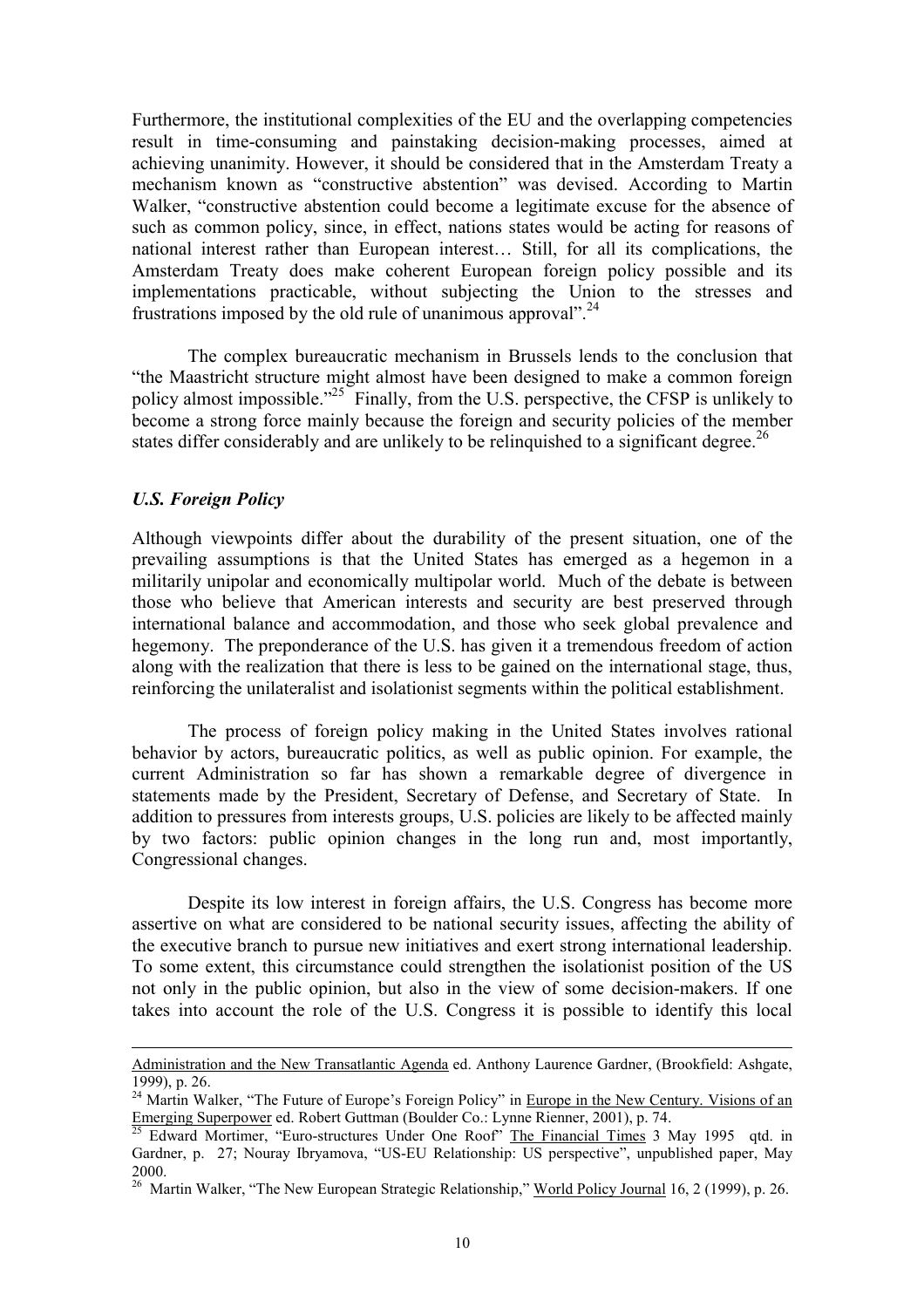proclivity. "Two-thirds of the Republicans elected to Congress in 1994 reportedly did not have passports, and Majority Leader Richard Armey (R-Tex.) has proudly declared that he has no need to visit Europe because he has already been there once".<sup>[27](#page-11-0)</sup>

Congress is more likely to sustain cooperation with the EU on issues such as non-proliferation, terrorism, and international crime, but less willing to do so on many humanitarian issues. Moreover, it sees multilateral efforts as a way for the United States to lose its decision-making prerogatives while keeping all the costs. Evidence for the pitfalls of that can be found in the words of the former Secretary of State Albright, namely, that "when Europe does less, it provides a rationale for Congress to do less, which may cause Europe to slow down even further. This is a cycle that leads to disaster"<sup>28</sup> Other factors contributing to the negative influence of the legislative branch include the role of party affiliations and "cohabitation" with the administration. In sum, while Europe continues to occupy a favored place in US national security, new commitments are less likely to be taken on unless they are perceived as high national security stakes.<sup>[29](#page-11-2)</sup>

One of the most important ways in which Congress can influence foreign policy is through the provision – or lack thereof – of financial resources. The number of experts on the EU in any administration has been limited to several dozen spread out between the various agencies, including the State Department, National Security Council (NSC), and the CIA. This number went down further during the Clinton Administration, when the White House budget and staff, including the NSC, underwent a cutback of one-quarter. This serious understaffing was partially solved by reliance on short-term detachments of Foreign Service Officers and military and civilian personnel from the Pentagon, most of whom had professional experience in politics and security, but not economics or trade. Thus, their orientation tended to be more NATO-centric than EU-centric. In addition, several political appointees brought their perspectives on the EU dating from their experiences under the Carter Administration, and therefore, quite outdated  $30<sup>30</sup>$ 

The Clinton Administration made two specific moves in order to face the challenges caused by the emergence of a European foreign policy. The first was to impel NATO enlargement for Poland, the Czech Republic and Hungary. The second was that "the United States agreed that NATO assets could be used for purely European operations that did not require U.S. troops, under the formula that European missions and forces would be 'separable but not separate' from  $NATO$ ".<sup>[31](#page-11-4)</sup>

Even though it is early to forecast possible trends of the new Bush Administration attitude towards Europe, it is feasible to speculate that taking into account the magnitude of the relationship, Europe will continue to be at the top of the agenda. When the Bush Administration entered office in 2001, the U.S. economy was

<span id="page-11-0"></span>

<span id="page-11-2"></span><span id="page-11-1"></span>

<sup>&</sup>lt;sup>27</sup> Ibid, p. 65.<br><sup>28</sup> Madeleine Albright, remarks at Aspen European Dialogue.<br><sup>29</sup> Jeremy D. Rosner, "The American Politics of the Transatlantic Relationship." <u>EU-US Relations:</u> Balancing the Partnership. ed. Christofh Bail, Wolfgang H. Reinicke, Reinhardt Rummel (Baden-Badeb:

<span id="page-11-3"></span>Nomos Verlagsgesellschaft, 1999), pp. 110-4.<br><sup>30</sup> Anthony Laurence Gardner (ed.). A New Era in US-EU Relations? The Clinton Administration and the<br>New Transatlantic Agenda. Brookfield: Ashgate, 1999., pp. 15-6.

<span id="page-11-4"></span><sup>&</sup>lt;sup>31</sup> Martin Walker, "The Future of Europe's Foreign Policy" in Europe in the New Century. Visions of an Emerging Superpower, ed. Robert Guttman (Boulder Co.: Lynne Rienner, 2001), p 75.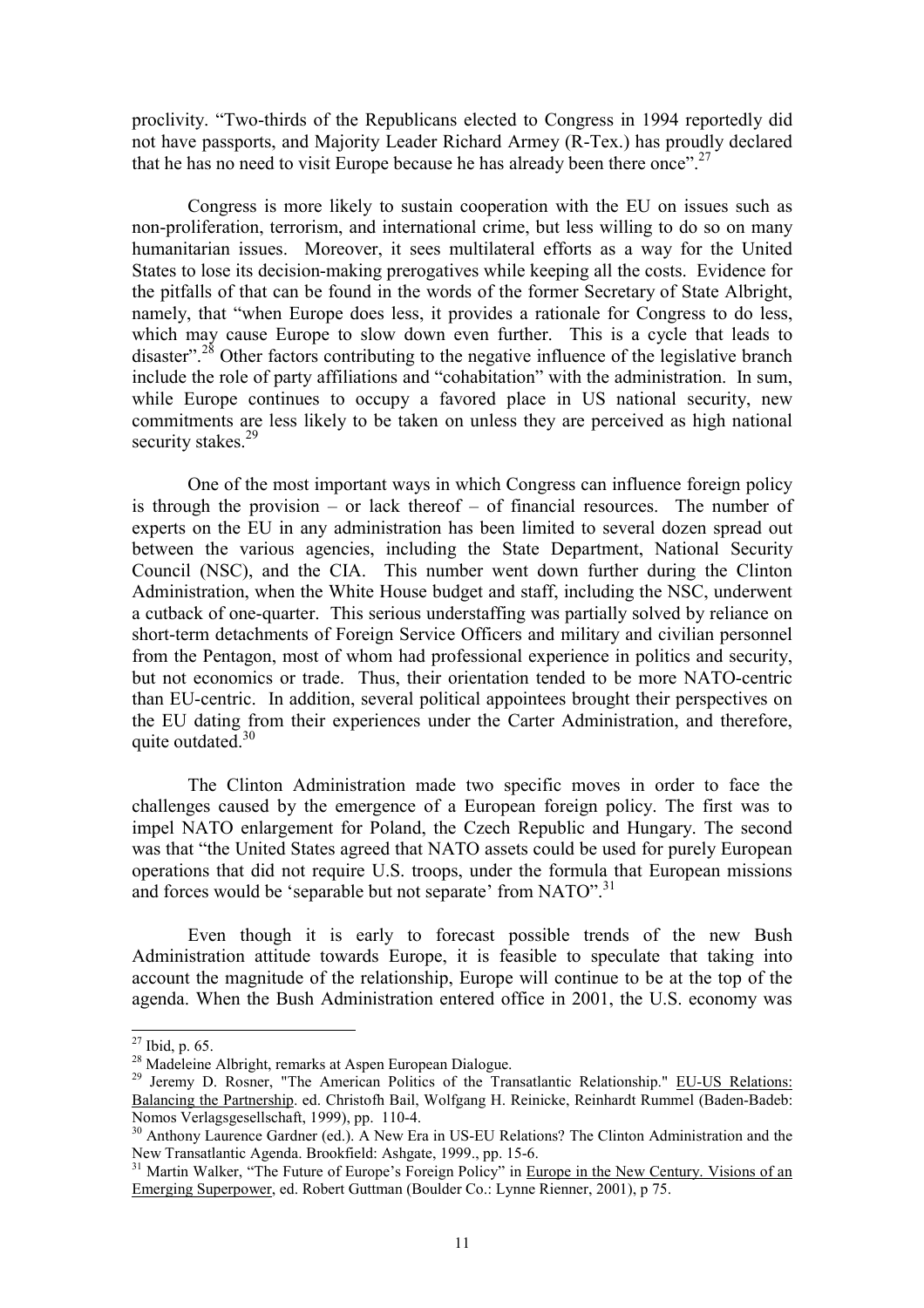on the verge of recession and the first military action was taken jointly with the United Kingdom against Iraq, provoking disagreements from France, since it was not previously notified. However, this first message to the international community as well as the "new division of labor" supported by the Bush presidential campaign seems to have waned with regard to the more prudent and credible statements made by Secretary of State Colin Powell<sup>32</sup> in the sense that any withdrawal from the Balkans will be subject to extensive consultations with Europe.

The new Bush Administration brought with it an easily discernible realist agenda, abandoning the neoliberal institutionalist approach adopted by the Clinton Administration. Although it is early to draw conclusions, the Bush Administration appears to fall into what Robert Zoellick described as the principles of Republican foreign policy, which essentially is a neorealist framework. For instance, we have seen more emphasis on power in military terms, i.e., strengthening military capabilities in pursuit of perceived national interests. Further, as was suggested by the Secretaries of State and Defense, NATO is seen as the bedrock of the relations with Europe; there are signs that the ESDP is looked upon negatively, while burden-sharing is emphasized. It should be noted, however that the last argument has widespread, bipartisan support and it is not strictly related to party affiliation. In fact, during the Clinton Administration Congress regularly demanded more burden-sharing by the EU and other international organizations, accompanied by vociferous critique of the United Nations, effectively putting the advancement of common interests on the willingness of "Europe to take on greater responsibilities."<sup>33</sup> The recent withdrawal from the Kyoto Protocol, and unilateralist tendencies in general,  $34$  are likely to further increase the tensions with the European allies. There are signs that with the end of the Cold War, the United States became less attentive to the sensitivities of its allies, which in turn results in a sense of resentment from its European counterparts, leading to increasing frictions in trade and defense.<sup>35</sup> This tendency of the United States to be a "more circumspect and more selfcentered partner" has been one of the arguments in support of strengthening the Common Foreign and Security Policy of the European Union.<sup>[36](#page-12-4)</sup>

# *Strengthening Diplomatic Relations: NTA*

EU external relations as well as U.S. foreign policy were under a period of redefinition during the early 1990s. Whereas both actors were planning their own strategies towards different regions of the world, the North Atlantic relationship also demanded new mechanisms to face the end of the Cold War.

Facing the arrival of the Clinton Administration as well as its anxiety to conclude the North American Free Trade Agreement and strengthen the relations with the Pacific Basin, the EU called for negotiations of the Transatlantic Free Trade Agreement. This initiative was not achieved because of the complexity of the bargaining process, but it could also be interpreted as the diminishing role of the WTO

<span id="page-12-0"></span><sup>&</sup>lt;sup>32</sup> Ivo H. Daalder and James M. Goldeier, "Putting Europe First," Survival 43, 1 (Spring 2001), pp. 71-91.<br><sup>33</sup> Marten van Heuven and Gregory F. Treverton, Europe and America: How Will the United States

<span id="page-12-1"></span>Adjust to the New Partnership? (Santa Monica: RAND National Defense Research Institute, 1998), p. 1.<br><sup>34</sup>Robert B. Zoellick, "A Republican Foreign Policy," <u>Foreign Affairs</u>, 79.1 (2000), p. 69.<br><sup>35</sup>Nye, pp. 56-7; Peterson

<span id="page-12-3"></span><span id="page-12-2"></span>

<span id="page-12-4"></span>Affairs 70, 3 (1994) pp. 436-7.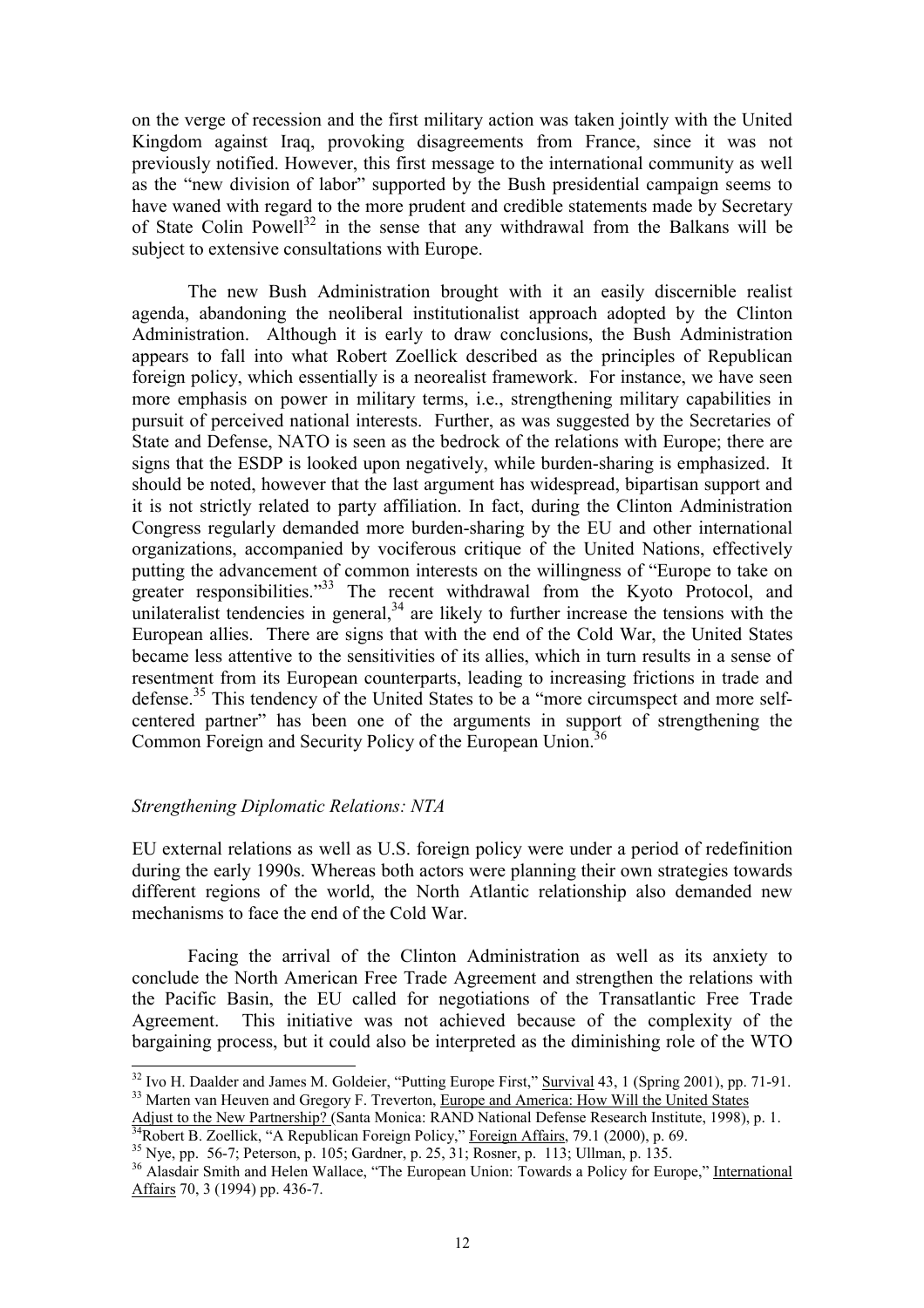in international trade. As an alternative, Leon Brittan proposed the highly flexible framework of a Transatlantic Economic Zone.<sup>[37](#page-13-0)</sup>

As a result of these initiatives and in order to formalize the relations, the New Transatlantic Agenda (NTA) was signed in 1995. It outlines four areas for cooperation: a) peace, stability, democracy and development, b) responsiveness to global challenges relating to issues such as environment, terrorism, and international crime, c) world trade, and d) bridge-building across the Atlantic in cultural and educational domains.<sup>[38](#page-13-1)</sup>

To some extent, the NTA constitutes an umbrella of negotiations where the U.S. and the EU share the same goals on foreign policy, at least in rhetorical and diplomatic terms. It also facilitates the bilateral relations since it is less complex to reach a consensus between two parties (US-Commission) than among seventeen (US-Commission and 15 EU countries). Nonetheless, in practice some problems arise when the means to meet these goals differ and when the EU is not able to reach a common position.[39](#page-13-2) In addition, NTA has an obvious weakness because it does not include two important areas of the bilateral agenda: monetary and security issues.

Monetary aspects of the relationship have fallen to the way side because the U.S. prefers to deal with them under the G-7 agenda, yet it should reconsider this position because of the strong bilateral trade relations. Even though the euro currency has gradually been devalued, there is still uncertainty about the future trends on monetary issues. Nonetheless, the euro calmed down financial speculations during the Asian crisis and it is expected to be a primary reserve currency in the future and a key player in addressing global financial problems. Security issues, on the other hand, are still delicate and undefined areas, addressed in the NTA only for cooperation to fight terrorism and international crime.

Aside from the governmental initiatives to improve the bilateral relation, there is a driving force to boost bilateral communication through the Transatlantic Business Dialogue (TABD), in which a business-driven vision of transatlantic commerce can be developed and specific recommendations for removing barriers devised. In addition, the TABD has played a crucial role in completing the Customs Cooperation and Mutual Administrative Assistance Agreement and an Anti-Bribery Agreement. Thus, the TABD has become a relevant actor in the mutual relation as Franklin Vergo points out: "No other forum has risen so rapidly to become as affective as the TABD. It has become the single most important channel through which business can influence the bilateral trade and commercial agenda of the U.S. Government and the European Commission". [40](#page-13-3) To some extent, the TABD showcases the communication between transnational groups as part of the networks of the pluralistic security community.

<span id="page-13-0"></span> $37$  Desmond Dinan, <u>Ever Closer Union. An Introduction to European Integration</u> (Boulder: Lynne Rienner), pp. 540-541.

<span id="page-13-1"></span> $38$  Christopher Piening, Global Europe. The European Union in World Affairs, (Boulder: Lynne Rienner, 1997), pp. 108-112.<br><sup>39</sup> Roy H. Laurent, "U.S. Relations: The Commercial, Political, and Security Dimensions," in The State of

<span id="page-13-2"></span>the European Union, Vol. 4: Deepening and Widening, Pierre-Henri Laurent (Boulder, Lynne Rienner, 1998), p. 309. 40 Quoted by Robert D. Blackwill and Kristin Archick*,* US-European Economic Relations and World

<span id="page-13-3"></span>Trade (New York: Council of Foreign Relations, April 15, 1998).

<sup>(</sup>http://www.cc.columbia.edu/sec/dlc/ciao/conf/blr01/blr01.html)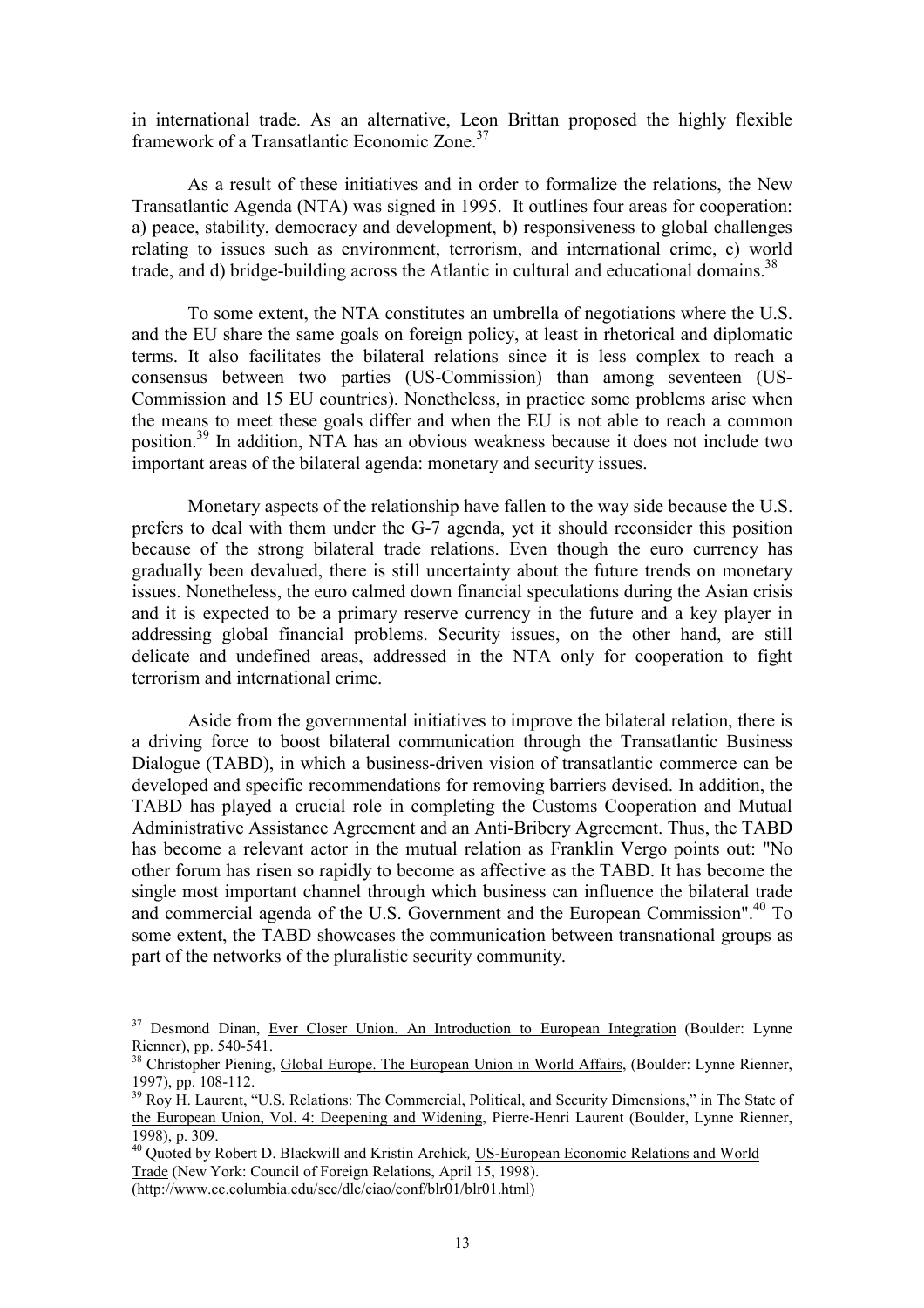# **Economic Dynamic: There is not a Lonely Superpower**

The U.S.-EU trade relations draw the attention of scholars from both sides of the Atlantic Ocean due to the magnitude of bilateral exchanges as well as several turbulent current disputes. When the transatlantic trade relationship is evaluated considering exclusively press news, the outcome may be sort of pessimistic. The press does not always report good news or normal economic performances. Fortunately, if the bilateral trade issues were quantitatively assessed, the result would show that disputes should not be overestimated, since they represent a very small share of the transatlantic trade, less than 2 per cent. $41$ 

Trade is a key ingredient in international relations because societies interact and develop links not only in terms of merchandise, but also through culture and customs. The United States and the EU share the basic premises of the relevance of trade and the best indicator of this is represented in the 500 billion dollars in annual trade between both parties. Thus, considering the magnitude of normal and day-to-day trade exchanges and the scale of commercial disputes, it could be assumed that trade has strengthened the transatlantic economic regime, which is mostly stable.

Within this framework of stable mutual commercial exchanges, the bilateral relationship has undergone several transformations during the five decades of the European integration process. Particularly, there is a constant distribution and creation of economic capabilities on both sides of the Atlantic. Featherstone and Ginsberg identify three periods in the U.S.-EU economic relationship since 1945.<sup>42</sup> The first is from the aftermath of World War II to the mid-1960s and is characterized by U.S. economic dominance and the steady recovery of European economies. The second includes the period from 1966 to 1986, when the U.S. experienced a relative economic decline in comparison with the ascent of Europe, Japan, and other Asian economies. During this period, the United States became the world's largest debtor, enhanced protectionist practices (Section 301 of the U.S. Trading Act), and was less tolerant towards the EC trade restrictions. The third period began in 1986 with a relative economic balance between the U.S. and the EU. Two major events characterize this period: the end of the Uruguay Round of negotiations and the launch of the Single European Act. Whereas the former represented a mutual commitment to open markets through multilateral mechanisms, the latter was the firm objective of the EC to reach the internal market by  $1992<sup>43</sup>$ . Thus, at the beginning of the  $1990s$  the transatlantic trade relationship involved two actors with similar economic capabilities: the United States and the European Union.

In addition to the structural changes in both economies, the institutional architecture of the EU provides the European Commission the instruments to represent the fifteen countries on trade issues. In comparison with other aspects of the European integration, trade is one of the areas in which the EU talks with a single voice. Despite the fact that trade in services or trade-related aspects are still national competencies, the

<span id="page-14-0"></span><sup>&</sup>lt;sup>41</sup> Pascal Lamy, "Trade Commissioner, Pascal Lamy, addresses Trans-Atlantic Business Dialogue (TABD)", Brussels, May 23, 2000 (http://europa.eu.int/comm./trade/speeches articles/spla21 en.htm)

<span id="page-14-1"></span><sup>&</sup>lt;sup>42</sup> Kevin Featherstone and Roy Ginsberg, The United States and the European Union in the 1990's:<br>Partners in Transition (New York: St. Martin's Press, 1993).

<span id="page-14-2"></span><sup>&</sup>lt;sup>43</sup> Mark A. Pollack and Gregory C. Shaffer, "Transatlantic Governance in Historical and Theoretical Perspective," in Transatlantic Governance in the Global Economy, ed. Mark A. Pollack and Gregory C. Shaffer (Boulder: Rowman & Littlefield Publishers, Inc., 2001), pp. 7-17.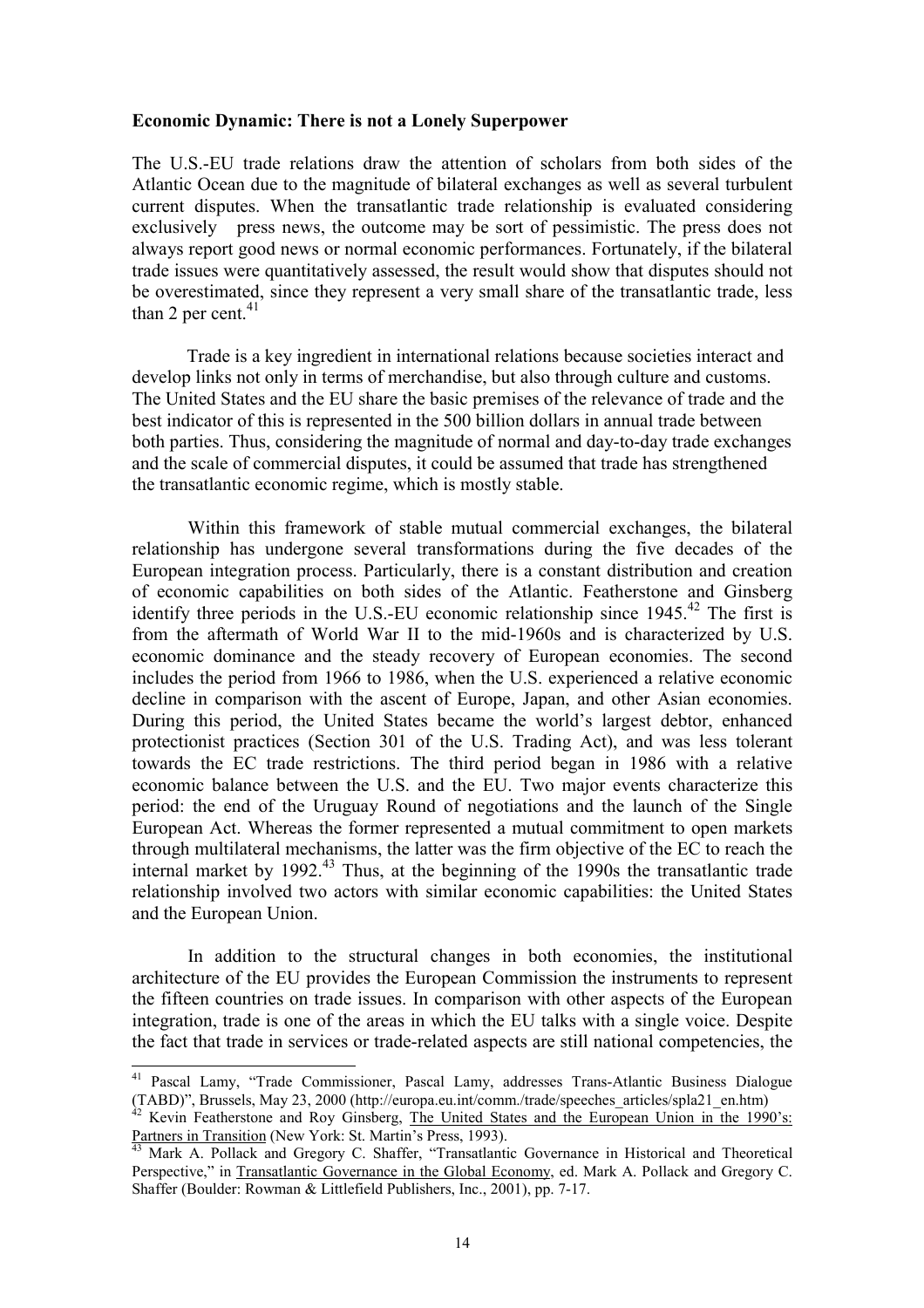Commission's competence to negotiate and conclude international trade agreements provides the EU with a stronger voice and more articulated performances when a position with regard to international trade issues has to be taken. Thus, both increasing structural economic capabilities and institutional developments make the EU a strong partner in the transatlantic relationship.

In analyzing the bilateral trade dynamics, at least five main characteristics can be identified. The first is that this trade relationship emerges from the premise that both actors have intense economic exchanges resulting from their high production capacity. In terms of world trade, 38% in merchandise and 42% in services is exchanged between the EU and the United States.<sup>44</sup> Thus, taking into account the large bilateral trade dimension, the emergence of disagreements and frictions are to be expected.

Derived from the preceding paragraph, the second feature is related to the dichotomy between disputes and arrangements on trade relations. Not only are trade disputes characteristic of commercial relations, but also their resolutions. Despite the fact that some trade disputes have convoluted negotiations (bananas, genetically modified organism or foreign sales tax corporation), there is an ongoing process for overcoming disputes in the U.S.-EU relationship. Sooner or later, trade disputes will be solved in a satisfactory or unsatisfactory way and new disputes will emerge. The umbrella of the international trade regime, assured by bilateral and multilateral (WTO) mechanisms, is vital to keeping a degree of order and mutual confidence in the transatlantic relationship.

The third characteristic is that any dispute between the EU and the U.S. has a direct impact on international trade as a whole. To a great extent, the performance of both parties in the current and coming disputes on tariffs, quotas, extraterritoriality of laws, regulatory issues, and information revolution,  $45$  exert pressure on the international trade system because of the economic power concentrated in the transatlantic area and the magnitude of mutual trade exchanges. In fact, the beginning and conclusion of international trade rounds within the WTO are mostly determined by the agreement between the two trade partners. This assumption can be clearly corroborated by the role played by the United States and to a lesser extent the EU in the processes of the accession of China to WTO, the launch of the Doha Round in 2001 or the probable upcoming negotiations to accept Russia in the WTO.

As a fourth point it might be said that although mutual trade is highly significant, both parties are also competitors in the international trade arena. For the United States, the relations with NAFTA countries and the Pacific Rim remain very relevant, whereas for the EU trade with its central and eastern neighbors has become a priority over the past decade. Thus, there is a twofold process in this relation. On one hand, both parties have fostered and institutionalized (WTO and NTA) their mutual relations throughout the 1990s. On the other, they are competitors in establishing free trade agreements or any other sort of arrangements for opening new markets, especially in Asia and Latin America. This regional strife can be observed in the initiatives of both parties in those regions: EU-MERCOSUR, EU-Mexico or EU-China relations, on one

<span id="page-15-0"></span> <sup>44</sup>European Commission, "Bilateral Trade Relations. USA", April 2000.

<sup>(</sup>http://www.europa.eu.int/comm/trade/bilateral/usa/usa.htm)<br><sup>45</sup> Dinan, Chapter 18.

<span id="page-15-1"></span>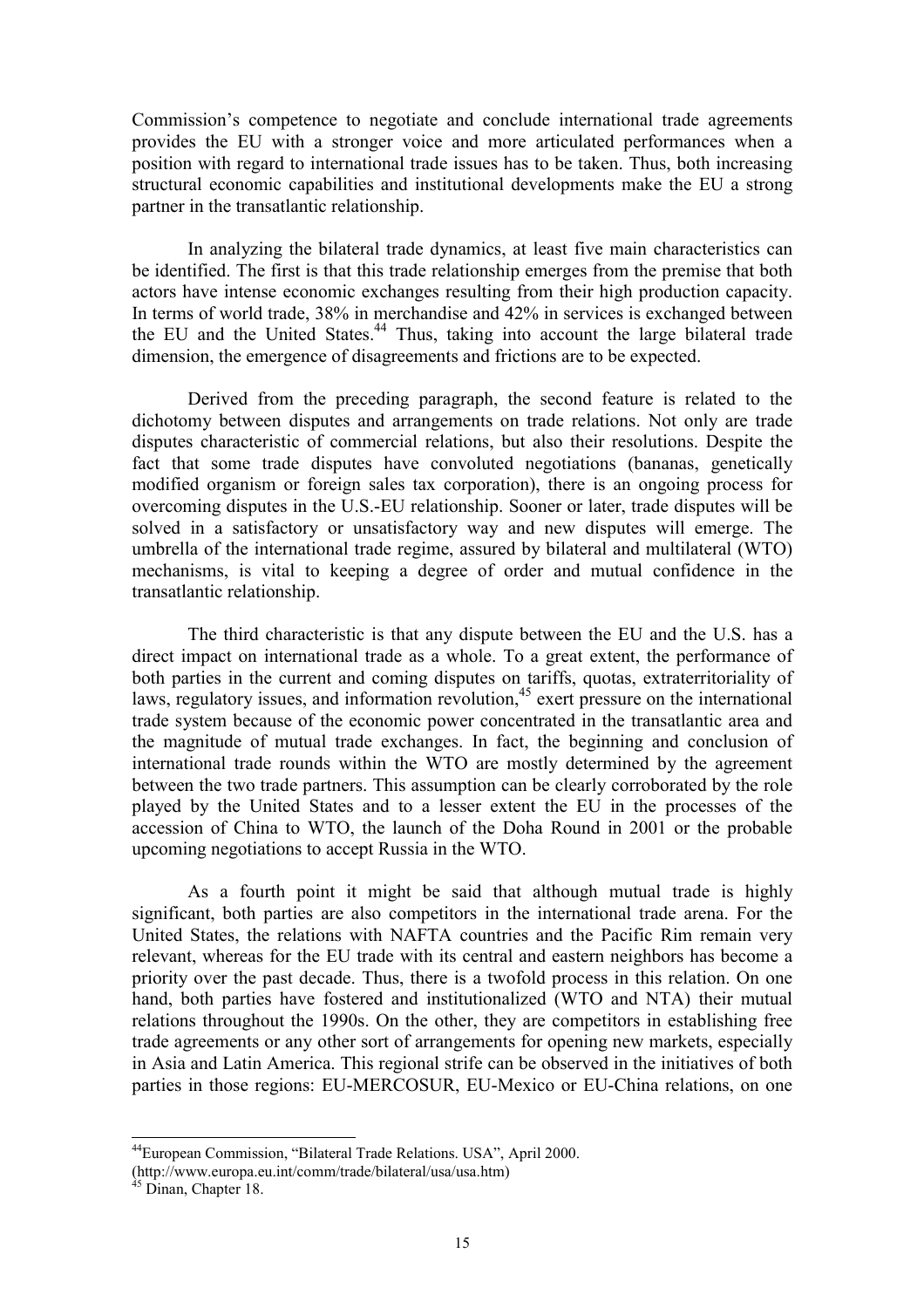side, and NAFTA as well as the Free Trade Agreement of the Americas, on the other, are examples of this tendency.

Finally, as a fifth point, it could be said that the development of mutual consultation bodies at different levels has had an important effect on preventing or solving some trade problems without resorting to the WTO. The intergovernmental level (heads of governments) is supplemented by transnational contacts (officials and competition authorities) as well as transnational private cooperation (Transatlantic Business Dialogue).<sup>46</sup> Recently, at the governmental level, both parties agreed to replace "Megaphone Diplomacy" by "Telephone Diplomacy" in order to settle all trade disputes on a case-by-case basis under WTO rules, $47$  avoiding the contamination of the trade agenda as a whole. Although this could sound rhetorical, at least in the official speech it seems that there is a good will to bilaterally solve trade differences.

Although there is a pending agenda to enhance the transparency and reform of the WTO dispute settlement procedures, so far the WTO establishes the commitments and obligations to be respected in international trade, and constitutes an improvement in comparison with the GATT scheme. With the crucial participation of the United States and the EU, the transformation of the GATT into the WTO reflects a gradual transformation of the traditionally "power-oriented" international trade relations into "rule-oriented" policies under international organizations, namely, the WTO. To some extent, the "rule-oriented" approach enhances predictability and legal security, limiting the risk of abuse of power characteristic of the "power-oriented" perspective.<sup>48</sup> Thus, the Dispute Settlements Body establishes panels for solving disputes, which may arise among the WTO members, and diminishes and punishes unilateral actions.

The best example of the shift from the "power-" to "rule-" oriented approach in international trade is the creation of the WTO, which has been requested to solve disputes on more occasions than its predecessor, the GATT. Petersmann states that since the time the EC Treaty became effective in 1958 until 1980, "the EC initiated only four dispute settlement proceedings under GATT Article XXIII as a complainant (three against the United States) but was a respondent in fourteen Article XXIII GATT dispute settlement proceedings (five of which were initiated by the United States)".<sup>49</sup> Consistent with the transformations of the economic role of both the United States and the EU in international trade relations, unilateral foreign barriers challenged the economic system more frequently, and the percentage of total GATT cases in which the EC was a complainant doubled in the 1980s. Interestingly, the U.S. used Section 301 less against the EC than in the case of Japan and the Asian economies.<sup>50</sup> After a period of mutual complaints, in 1992 the reform of the Common Agricultural Policy (a never-ending nightmare for trade specialists) made possible the Blair House Agreement, which

<span id="page-16-0"></span> <sup>46</sup> Ernst-Ulrich Petersmann, "Dispute Prevention and Dispute Settlement in the EU-US Transatlantic Partnership," in Transatlantic Governance in the Global Economy, eds. Mark A. Pollack and Gregory C.<br>Shaffer (Boulder: Rowman & Littlefield Publishers, Inc., 2001) p. 73.

<span id="page-16-1"></span><sup>&</sup>lt;sup>47</sup> "Press Conference by William Clinton, Antonio Guterres, and Romano Prodi," Lisbon, Portugal, May 31st 2000 (http://www.useu.be/SUMMIT/confo0500.html)

<span id="page-16-2"></span><sup>&</sup>lt;sup>48</sup> Ernst-Ulrich Petersmann, "The Dispute Settlement System of the World Trade Organization and the Evolution of the GATT Dispute Settlement System since 1945," Common Market Law Review 31 (1994), p. 1161.

<span id="page-16-3"></span> $\frac{\lambda_9}{19}$  Petersmann, "Dispute Prevention and Dispute Settlement in the EU-US Transatlantic Partnership", p. 75.

<span id="page-16-4"></span><sup>&</sup>lt;sup>50</sup> Pollack and Shaffer, "Transatlantic Governance in Historical and Theoretical Perspective", pp. 10-17.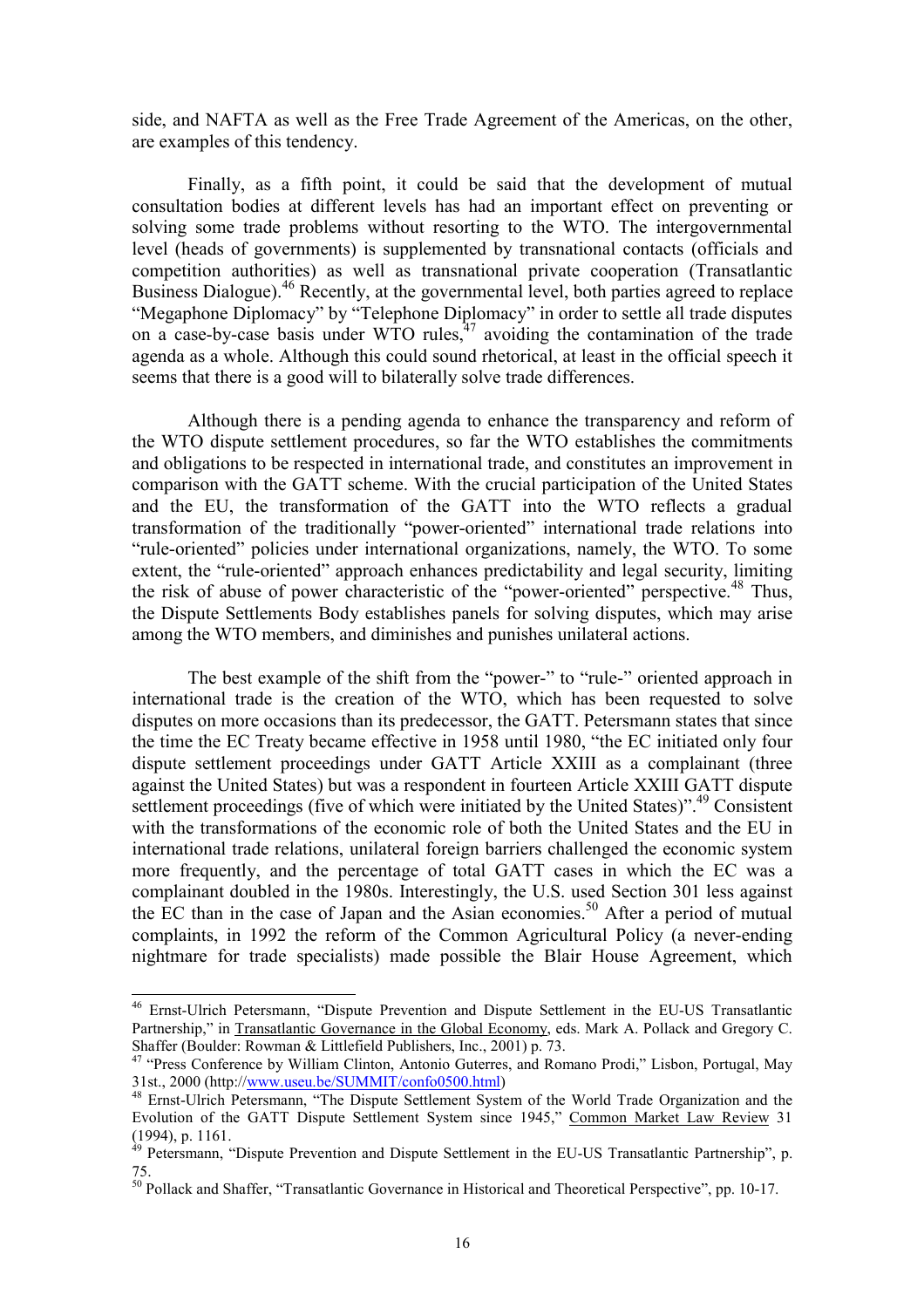provided for gradual reduction and limitation of agricultural subsidies.<sup>[51](#page-17-0)</sup> In the medium term, this agreement facilitated the way to the creation of the WTO in 1995. In comparison to the GATT, in the period 1995-2000 the WTO has established 24 panels in which the EU is a complainant and 11 in which it is defendant.<sup>[52](#page-17-1)</sup>

Derived from the intense trade relationship, the scope of frictions, issues and cases is broad and complex. In order to have an initial image of the trade disputes, at least two classifications can be made. The first is elaborated with reference to the WTO: many of the trade conflicts have been submitted before the WTO (issues concerning bananas, beef hormone and taxes on U.S. corporations), others maintain a low to medium profile (Helms-Burton Act, D'Amato Act and Airbus), whereas others are taking some shape (Carousel Law). The second classification is based on the nature of the conflicts and can be divided into trade disputes in a non-tariff-cultural area (data protection, food safety and quality, aircraft noise hushkits) and in a classical commercial one (banana, FSC).

The attempt to analyze the whole trade dispute transatlantic agenda goes beyond the aims of this paper. Each case is relevant by itself and would include among others: Section 110 (5) of the U.S. Copyright Act; Section 211 Omnibus Appropriation Act; Section 306 of the U.S. Trade Act of 1974, and Continued Dumping and Subsidy Offset Act of 2000. However, due to the high profile of the issue involved, the number of actors affected or amount of the retaliations allowed, a selection of cases may illustrate the current trade disputes in the transatlantic relationship: bananas, steel, foreign sales corporation, and genetically modified crops.

In some cases, both parties follow a similar pattern when a dispute arises. Once the interest groups or the sector affected exerts pressure on a government, that party interprets the WTO regulations according to its own interests, and appeals to public opinion that its unilateral actions are supported by the legality of international trade. Subsequently, if the confrontation is not solved bilaterally, the WTO rules inconsistency of one of the parties. At that point, the party affected by the WTO's decision usually postpones or insufficiently modifies the domestic regulations to restore the normalcy of the trade system in the specific issue. However, each case has its own particular development.

The banana conflict is one of the most quoted cases in the literature on transatlantic relations. The banana divergence emerged as a result of the EU's system of quotas for banana imports established on July 1, 1993. The EU import regime gave preference to bananas from ACP countries under the Lome Convention, affecting U.S. multinationals (Dole and Chiquita), which have banana operations in Latin America. Under the rules of the GATT, the United States won two judgments, "but because that institution could not enforce its rulings, the EU was able to ignore them". [53](#page-17-2) The U.S., jointly with Ecuador, Guatemala, Panama, Honduras, and Mexico requested the establishment of a WTO dispute settlement panel. In April 1999, the WTO panel ruled that the EU's banana regime continued to be inconsistent with WTO rules, and compensation in the amount of \$191.4 million was awarded in favor of the U.S. for lost

<span id="page-17-1"></span><span id="page-17-0"></span>

<sup>&</sup>lt;sup>51</sup> Dinan, p. 538.<br><sup>52</sup> European Commission, <u>Dispute settlement: A cornerstone of the WTO</u>, Brussels, October 2001.<br><sup>53</sup> Terrence R. Guay, <u>The United States and the European Union. The Political Economy of a Relationsh</u>

<span id="page-17-2"></span><sup>(</sup>England: Sheffield Academic Press, 1999), p. 77.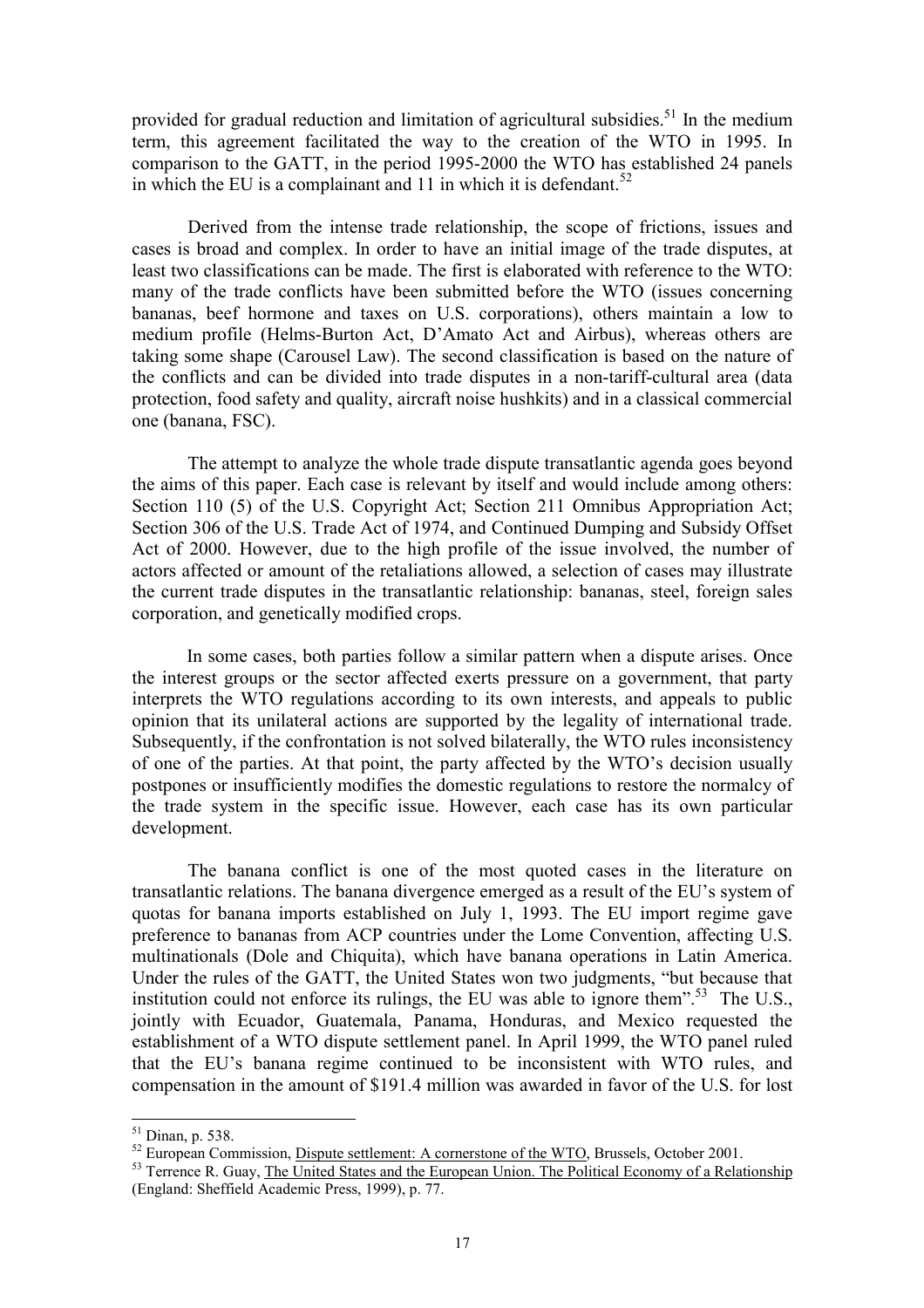banana sales. Thus, the U.S. imposed tariffs equivalent to the same amount, which affected imports from Europe of Scottish cashmere sweaters, Italian hams, and pecorino cheese, among others commodities.<sup>[54](#page-18-0)</sup>

Under the Bush Administration, another case has been in the headlines. Although there was some evidence of probable divergences on the steel sector at the beginning of the new century, this issue became a trade dispute in the bilateral relationship in 2002. Pascal Lamy has reminded that during the 1990s European steel sector restructuring was not based on direct intervention but instead on a package of measures to encourage capacity reductions. The result was that in the period 1992-1996 this sector underwent a sharp reduction in volume, limited government intervention, and kept the market open.<sup>55</sup> On the other hand, the U.S. steel firms faced difficulties during the 1990s, and they decided to postpone a reform in the "European style". Thus, by the end of 2001 the International Trade Commission recommended to President Bush to impose tariffs on foreign steel. The President raised safeguard tariffs up to 30% on March 20, 2002, which were not applied to Mexico and Canada, both NAFTA members. From the European perspective, President Bush's decision is making others pay for American steel sector reform. In order to prevent a flood of steel imports being diverted into the European market as a result of President's Bush decision, the EU established quotas with regard to 2001 import levels within which steel imports will be treated as normal, and beyond those limits imports will be subject to additional tariffs of 14.9 – 26 percent. With regard to the United States, the EU considered imposing tariffs on a list of export products coming from sensitive electoral districts to President Bush, from textiles (affecting North Carolina) to Tropicana orange juice (hurting Florida).<sup>[56](#page-18-2)</sup> This probable retaliation reflects a better understanding by the EU of the complex decision making process in the United States as well as the best and most effective way to exert pressure on key areas of the American political system. At the same time, it showcases that domestic politics are not constrained at the border anymore.

The U.S. export subsidies under the U.S. Foreign Sales Corporation Replacement Act is one of the top issues on the bilateral dispute agenda. This topic is particularly relevant due to both the calculated amount of damages that reaches around \$4 billion, and the modification in the domestic tax system of the United States on this issue demanded by the WTO. This scheme provides for an exemption from the general rules established in the U.S. Internal Revenue Code, which results in substantial savings to U.S. companies. This mechanism allows hundreds of U.S. companies, including Boeing, Microsoft, Eastman Kodak, Cisco, Motorola, General Motors, and about 7,000 other firms doing business overseas to save billions of dollars each year.<sup>57</sup> It is estimated that in 1999, some U.S. companies using legally sanctioned offshore tax heavens like the Virgin Islands, Barbados and Guam saved 4.5 billion dollars.<sup>58</sup> This estimated damage is considered as one of the highest in the short life of the WTO since

<span id="page-18-0"></span> <sup>54</sup> Charles E. Hanrahan, "RS20130: The U.S-European Union Banana Dispute*",* CRS Issue Brief for Congress, (Washington, D.C: The Committee for the National Institute for the Environment, April 8, 1999).<br><sup>55</sup> Pascal Lamy, "US Steel: A Warning about Perverse Signals", Speech to the UK Steel Association

<span id="page-18-1"></span>

<span id="page-18-3"></span><span id="page-18-2"></span>

Annual Forum, (London, 13 September 2001).<br><sup>56</sup> "Trade Disputes. Dangerous Activities", <u>The Economist</u>, May 9th 2002.<br><sup>57</sup> Barry James, "U.S. and EU Seek to Cool Trade Fires After Ruling", <u>International Herald Tribune</u>,<br>

<span id="page-18-4"></span><sup>&</sup>quot;US-European Union Dispute is Growing", The New York Times, May 30, 2000, (http://www.nytimes.com/yr/mo/day/news/financial/eu-tax-dispute.html)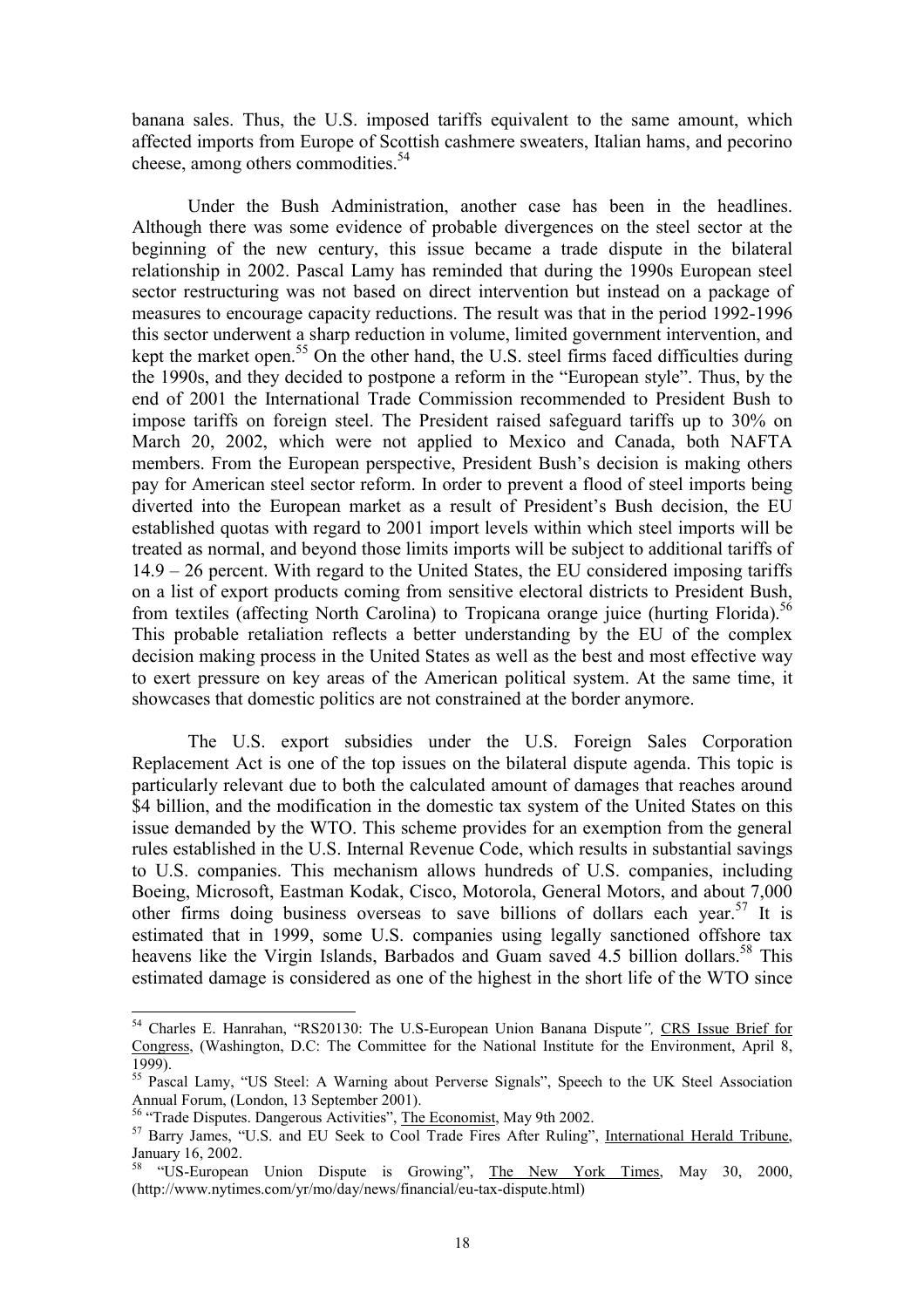this quantity "is a sum almost 10 times greater the trade impact of banana, beef hormone, and aircraft hushkit disputes combined".<sup>59</sup> On January 14, 2002, the WTO confirmed that the FSC Replacement Act was incompatible with the  $WTO<sup>60</sup>$ 

Genetically modified (GM) food has arisen as one of the most complex dispute areas in the U.S.-EU relationship because it involves differences that go beyond strictly economic matters. The treatment of GM foods reflects "broader differences in regulatory cultures and safety laws on either side of the Atlantic<sup>, 61</sup> as well as different food cultures. The U.S. food safety laws are organized around scientific methods of risk assessment by independent regulatory agencies, such as the Food and Drug Administration. In the case of the EU, the participation of different levels of governance in the policy making frequently produces delays and contradictions in their performances. National governments often take into account social factors as well as scientific assessments in making the food regulation. At the community level, the EU regulation in this area is relatively recent because it was not until January 2000 when the Commission proposed both the adoption of more than 80 new measures to integrate the food regulation of products and the creation of a European Food Authority.

In the same area of modified food, the export of U.S hormone-treated beef to Europe has been a major trade dispute. In 1995, the United States took legal action against the EU before the WTO, arguing that the EU's ban on U.S. hormone-treated beef was inconsistent with the 1994 WTO Agreement on the Application of Sanitary and Phytosanitary Measures.<sup>62</sup> The WTO agreed with the United States that the EU's ban constituted a disguised barrier to international trade. The United States retaliated on May 17, 1999, with tariffs of \$116.8 million against specific EU products such as foie de gras, Roquefort cheese, and Dijon mustard. However, the situation worsened in 1999 when U.S. beef imports claiming to be hormone-free were found to contain hormones.<sup>[63](#page-19-4)</sup>

With regard to GM crops, Pollack and Shaffer consider that by 1999, about 57% of soybeans, 50% of cotton, and 50% of corn grown in the United States was from GM seeds. Despite the increasing role of these products, and unlike the meat hormone disputes, the United States has avoided bringing a WTO claim over the EU restrictions on GM products basically due to for four reasons: a) U.S. recognition of European consumer opinion and the potential of a populist backlash, b) spillover effects of EU policy in the United States, c) fallout of the anti-WTO Seattle demonstrations, and d) the January 2000 Biosafety Protocol.<sup>[64](#page-19-5)</sup>

The unilateral extraterritoriality of laws is a major risk to the multilateral trade system. It represents the imposition of one perspective as well as non-recognition of

<span id="page-19-0"></span><sup>&</sup>lt;sup>59</sup> Guerter Burghardt, "Prospects for US-US Trade Relations", Conference at Duke University, February 15, 2001.<br><sup>60</sup> European Commission, "EU Welcomes Definitive Confirmation that Export Subsidies (Foreign Sales

<span id="page-19-1"></span>Corporations) are Illegal, and Calls on US to comply with WTO Findings", Press Release, January 14, 2002.

<span id="page-19-2"></span><sup>&</sup>lt;sup>61</sup> Mark A. Pollack and Gregory C. Shaffer, "Biotechnology: The Next Transatlantic Trade War," The Washington Quarterly 23:4 (Autumn 2000), p.42.<br><sup>62</sup> The SPS Agreements "promotes the adoption of international standards as well as establishes trade

<span id="page-19-3"></span>values that limit the ability of states to adopt food safety regulations that are not scientifically grounded. The terms of the SPS Agreements are, moreover, enforceable under the WTO dispute settlements system". Ibid, p. 46.<br><sup>63</sup> Terrence R. Guay, p. 77.<br><sup>64</sup> Mark A. Pollack and Gregory C. Shaffer, "Biotechnology: The Next Transatlantic Trade War," p.41.

<span id="page-19-4"></span>

<span id="page-19-5"></span>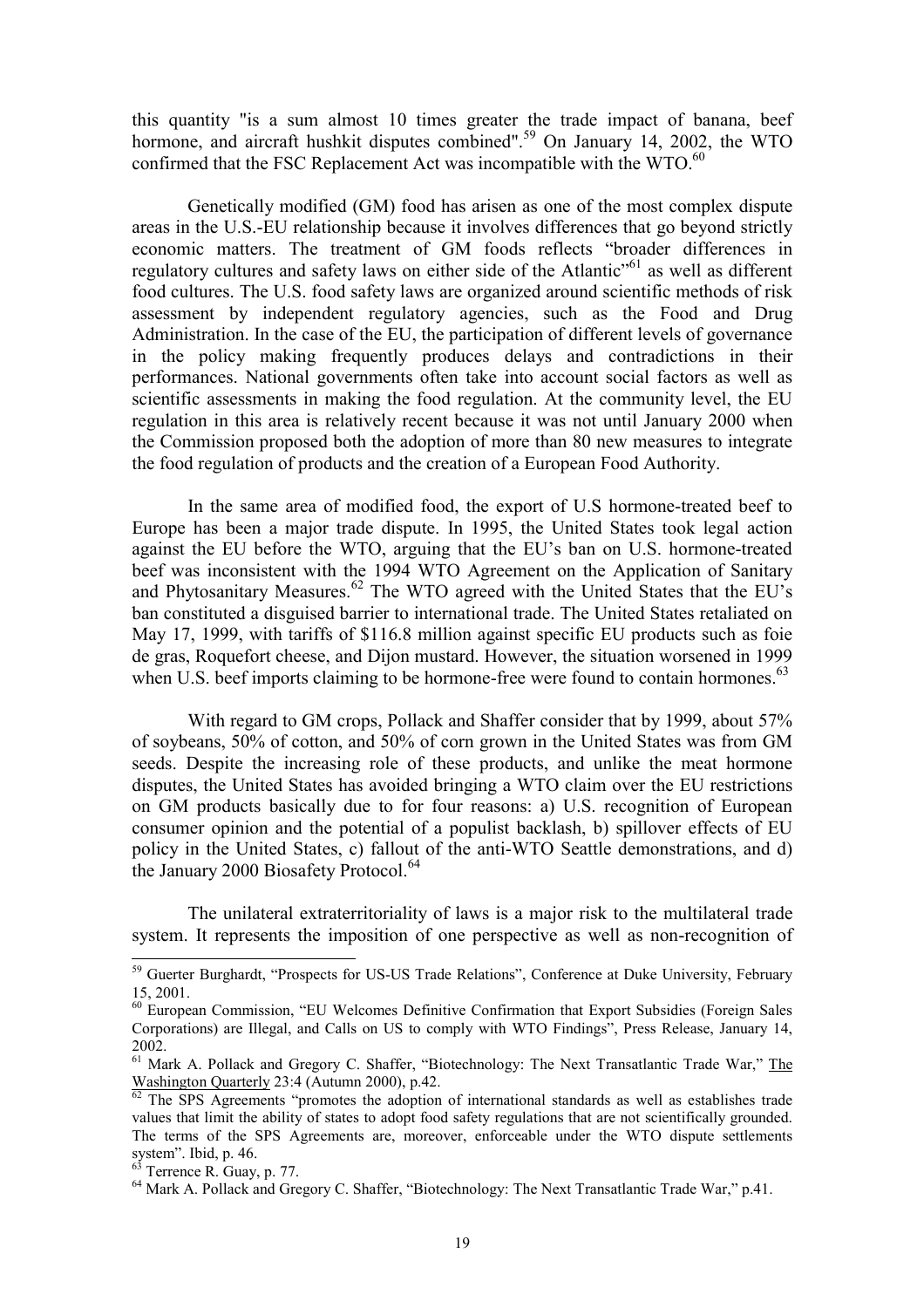other trade partners in the international arena. Supported by its hegemonic role in international affairs, the United States has tried to use the extraterritoriality of laws, but has been unsuccessful. During the 1980s, the Reagan Administration tried to impose sanctions on European firms participating in the construction of a then-Soviet gas pipeline to Europe. In 1996, the U.S. Congress passed the Cuban Liberty and Democratic Solidarity Act (known as Helms-Burton) and the Iran and Libya Act (known as the D'Amato Act), which clearly represent the use of trade as a means to achieve political objectives. Both acts require the U.S. to impose sanctions on foreign investors in Cuba and the Iranian and Libyan energy industries, respectively. However, the EU has consistently opposed the extraterritorial nature of laws, and exerted pressures on the United States to reconsider its unilateralist position. After several rounds of negotiations, the EU has held back from asking the WTO to rule on this issue, while the U.S. administration has waived the application of sanctions to European companies.[65](#page-20-0) Despite their evident effectiveness, unilateral sanctions against such popular targets as Iran, Libya and Cuba offered a seemingly low-cost way to express moral disapproval and, for the Congress, to assert control over foreign policy. In both cases, Europeans objected to what they termed extraterritorial measures that sought to impose not only U.S. moral standards but explicit U.S. policy decisions on others.  $^{66}$  $^{66}$  $^{66}$ 

Trade is highly linked to investment. The main tendencies of trade were described above, highlighting the fact that trade disputes constitute a low percentage of bilateral exchanges. Foreign Direct Investment presents fewer difficulties than the trade sector. At least more than 7 million jobs in both economies depend directly on mutual investments as each other's largest trading partners. [67](#page-20-2) 

The growing role of Asian and Latin American markets has modified some of the U.S. and EU's trade strategies. Nonetheless, the EU continues to be in a prominent position in terms of trade and FDI. For instance, in 1998, EU companies accounted for \$482 billion, approximately 59% of FDI in the U.S., while about 44% of total American FDI was in the EU member states (\$434 billion). In comparison, Asian firms accounted for only 21% of FDI in the U.S., and only 18% of U.S. FDI was invested in Asia.<sup>[68](#page-20-3)</sup>

According to Alberta Sbragia, "the investment relationship between the United States and Europe remained the most important in the world".<sup>69</sup> U.S. FDI in Europe grew 200% from 1972 to 1985; U.S. firms have managed to create consortia with their European counterparts; as a result, more than 2,600,000 jobs depend on U.S. firms. On the other hand, European investment in the U.S. grew at a rapid pace towards the end of the 1980s and Japanese investment is far surpassed by the EU when taken as a whole. The end-result of such cross-regional mutual investments is that a more symmetrical relationship in this issue exists.<sup>70</sup> The EU is the first foreign investor in 38 U.S. states and the second in Alabama, Alaska, Arizona, Arkansas, and the third in eighth states

<span id="page-20-1"></span><span id="page-20-0"></span>

 <sup>65</sup> Terrence R. Guay, p. 79. 66 Joaquín Roy, Cuba, the United States, and the Helms-Burton Doctrine**.** Jacksonville: University Press

<span id="page-20-2"></span> $<sup>67</sup>$  Pascal Lamy, "US-EU Relations-Bilateral and Multilateral Issues", Conference to the European American Business Council, Washington, D.C., 14 October 1999.</sup>

<span id="page-20-4"></span><span id="page-20-3"></span>

 $^{68}$  Robert D. Blackwill and Kristin Archick, pp. 2-4; see also Terrence R. Guay, p. 82.<br><sup>69</sup> Alberta Sbragia, "The Transatlantic Relationship: A Case of Deepening and Broadening"", in Pierre-Henri Laurent, et al., p. 153. 70 Ibid, pp. 151-156.

<span id="page-20-5"></span>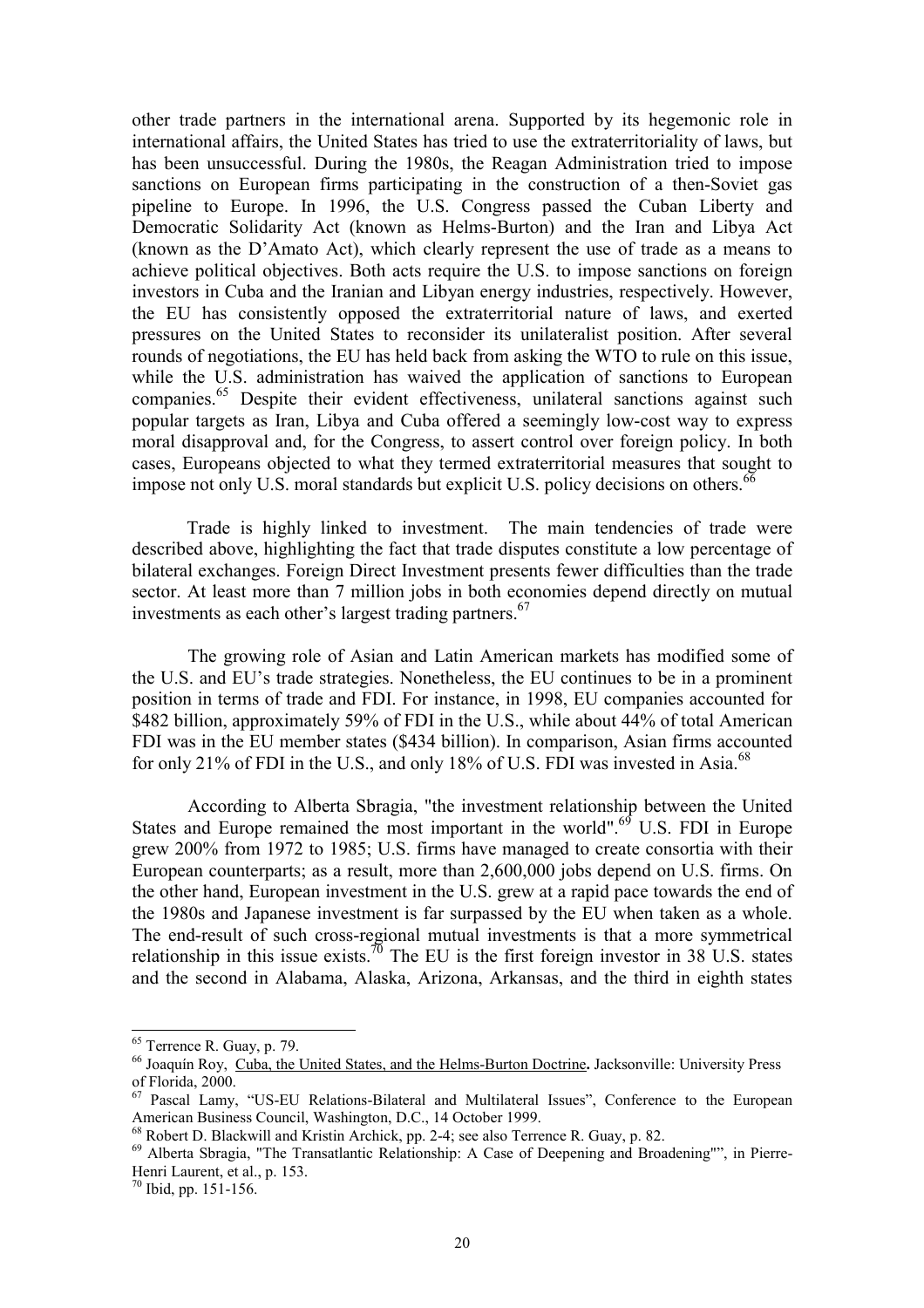(Hawaii, Kentucky, Maine, Nevada, North Dakota, Oregon, South Dakota, and Vermont). $^{71}$  $^{71}$  $^{71}$ 

Similarly to trade, the flows of FDI have undergone changes since the end of World War II. The flow of transatlantic investment is no longer a one-way street as in the 1950s or 1960s. Thus, between 1977 and 1984, total FDI in the United States grew almost fivefold (from \$34.6 billion to \$156.6) with European firms in the lead.<sup>72</sup> Basically, the United States has faced an economic multipolarity since the seventies, and the case of FDI is not the exception. The U.S. raised its interest rates to finance its burgeoning deficit, which drew in massive amounts of foreign capital. In other words, since the 1970s, the U.S. became more dependent on foreign economic exchange than ever before in its recent history.

Despite those relative vulnerabilities in the U.S. economy, mutual investments continue to have high dynamism in the transatlantic economic relationship. Investments assure agreements on trade issues, and in consequence, diminish disputes. Mark A. Pollack and Gregory C. Shaffer assert "As firms increasingly 'transatlanticize' their production activities, the prospects for transatlantic coordination and harmonization rise. Already, trade disputes are rare in sectors in which dominant corporations have significant investments on each side of the Atlantic, such as the chemical and pharmaceutical sectors."[73](#page-2-0)

The capabilities of the United States and the European Union have changed since the end of WWII. Nowadays, when the transatlantic relationship is analyzed, both actors come to the front to defend their economic interest and the outcome seems balanced. However, as will be described in the following section, the capabilities in terms of security tell us a different story.

# **The Assessment of Security Issues**

The security architecture in Europe is quite complex in view of a broader concept of security that has demanded coordinated actions from several regional organizations. More than ten years after the end of the Cold War, there is an inter-institutional dialogue among EU, NATO, the Western European Union (WEU) and the Organization of Security and Cooperation in Europe (OSCE). These organizations are nowadays connected by different channels: the WEU links the EU and NATO through the Petersburg Tasks; the Stability Pact, initiated and run by the EU, has been turned over to the OSCE for review and implementation; NATO's Euroatlantic Partnership for Peace Program aims at improving the capabilities of states in undergoing military transformation within the OSCE space. In consequence, a new inter-institutional security framework has emerged in Europe, providing norms and rules for the transatlantic security community.

<span id="page-21-0"></span> $71$  European Commission Delegation to the United States, European Union and the 50 US States: Economic Cooperation Across the Atlantic, Washington, December 2001 (http://eurunion

<span id="page-21-1"></span><sup>.</sup>org/partner/usstates/usstates.htm) 72 Mark A. Pollack and Gregory C. Shaffer, "Transatlantic Governance in Historical and Theoretical Perspective," p. 11-12.<br> $73$  Ibid, p. 14.

<span id="page-21-2"></span>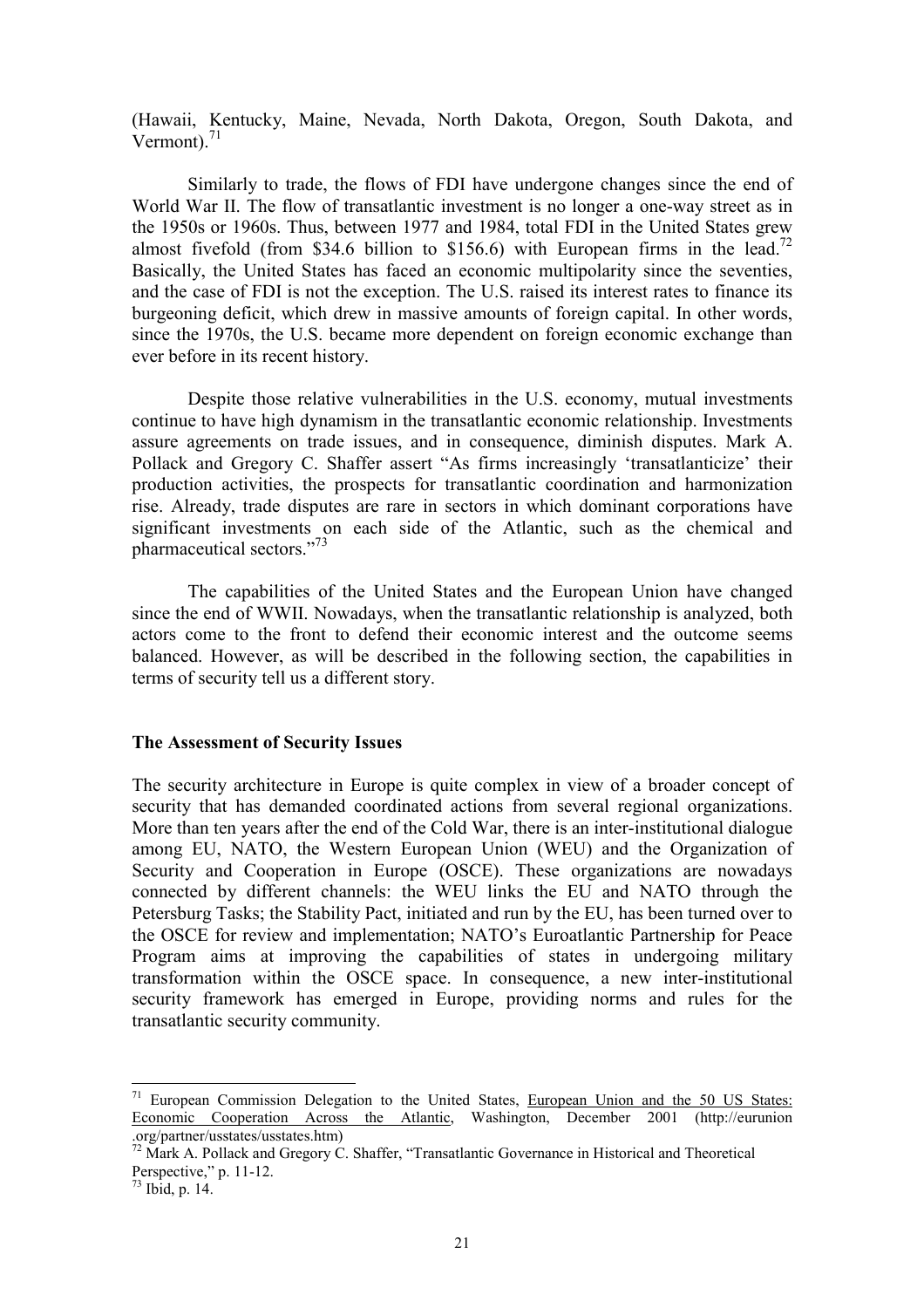However, not all four regional organizations are relevant at the same level. Basically, both NATO and the EU are the most important. With the countries of the former Soviet bloc and Russia lining up to become members of the two most demanding Western institutions – the European Union and NATO – there finally appears to be a prospect of a "Europe whole and free." These developments have even led to speculations about the emergence of single security community on the continent, although its parameters and institutional dimensions remain unclear. While NATO the main political and security organization on the continent - expanded eastward, the European Union is also taking steps toward the Europeanization of security arrangements on the continent.

While NATO secures the United States' commitment and influence on the defense of Western Europe, the power relationship between the transatlantic allies within the alliance is unbalanced. In fact, only after more than a month of fighting in the aftermath of the September  $11<sup>th</sup>$  attacks, did the White House accept the allies' offers of thousands of combat and support troops, and then only in limited members outside NATO's chain of command. Thus, "the alliance's formal participation is limited to the deployment of a handful of Airborne Warning and Control System (AWACS) aircraft in the United States, and modest naval assets in the Middle East…. At the same time, Washington made clear that the counter terrorist campaign would be led by the United States, not NATO". [74](#page-22-0)

At the core of the debate, the geopolitical and geostrategic context of Europe has different connotations and interpretations for European and U.S. scholars. After Maastricht, and especially in consideration of the Balkan wars during the 1990s, a perception of growing urgency has arisen in the transatlantic area captured in the view that "the entirety of the security relationship between Europe and North America must be rethought".<sup>75</sup> Pressures and demands about security issues, as well as strategic thinking are very different between Atlanticists and Europeanists. This is simply inevitable. A dominant trend in the U.S. perceives Europe in a geo-strategic perspective. For them, Europe is not an independent entity, but a component of a more complex definition: Eurasia, and for a strategist like Brzezinski, "the chief political prize".<sup>76</sup> For European scholars, the German-French alliance should move forward to a future geopolitics within such a space. In view of the post-Cold War realities, supporters of the alliance – the "Atlanticist" countries – opposed the formation of close links between the EU and the WEU. The "Europeanist" states, on the other hand, advocated the creation of European defense organization that would seek to neutralize a possible diminished role of the U.S. and possibly strengthen the alliance. The Treaty on the European Union accommodated both sides by allowing for possible common foreign policy, which would lead to common defense, strengthening the European pillar of the alliance.<sup>77</sup>

Even though the CFSP is still under construction, at present time the High Representative for the CFSP, Javier Solana, is working on the European Union's

<span id="page-22-1"></span><span id="page-22-0"></span>

<sup>&</sup>lt;sup>74</sup> Tomas Valasek, p. 19.<br><sup>75</sup> Philip H. Gordon, <u>NATO's Transformation: The Changing Shape of the Atlantic Alliance</u> (Boulder: Rowman & Littlefield Publishers, 1997), p. 46.

<span id="page-22-2"></span><sup>&</sup>lt;sup>76</sup> Zbigbiew Brzezinski, <u>The Great Chessboard: American Primacy and its Geostrategic Imperatives</u> (New York: Basic Books, 1997).

<span id="page-22-3"></span> $^{77}$  Desmond Dinan, Ever Closer Union: An Introduction to European Integration (Boulder and London: Lynne Rienner, Inc, 1999), pp. 515-6.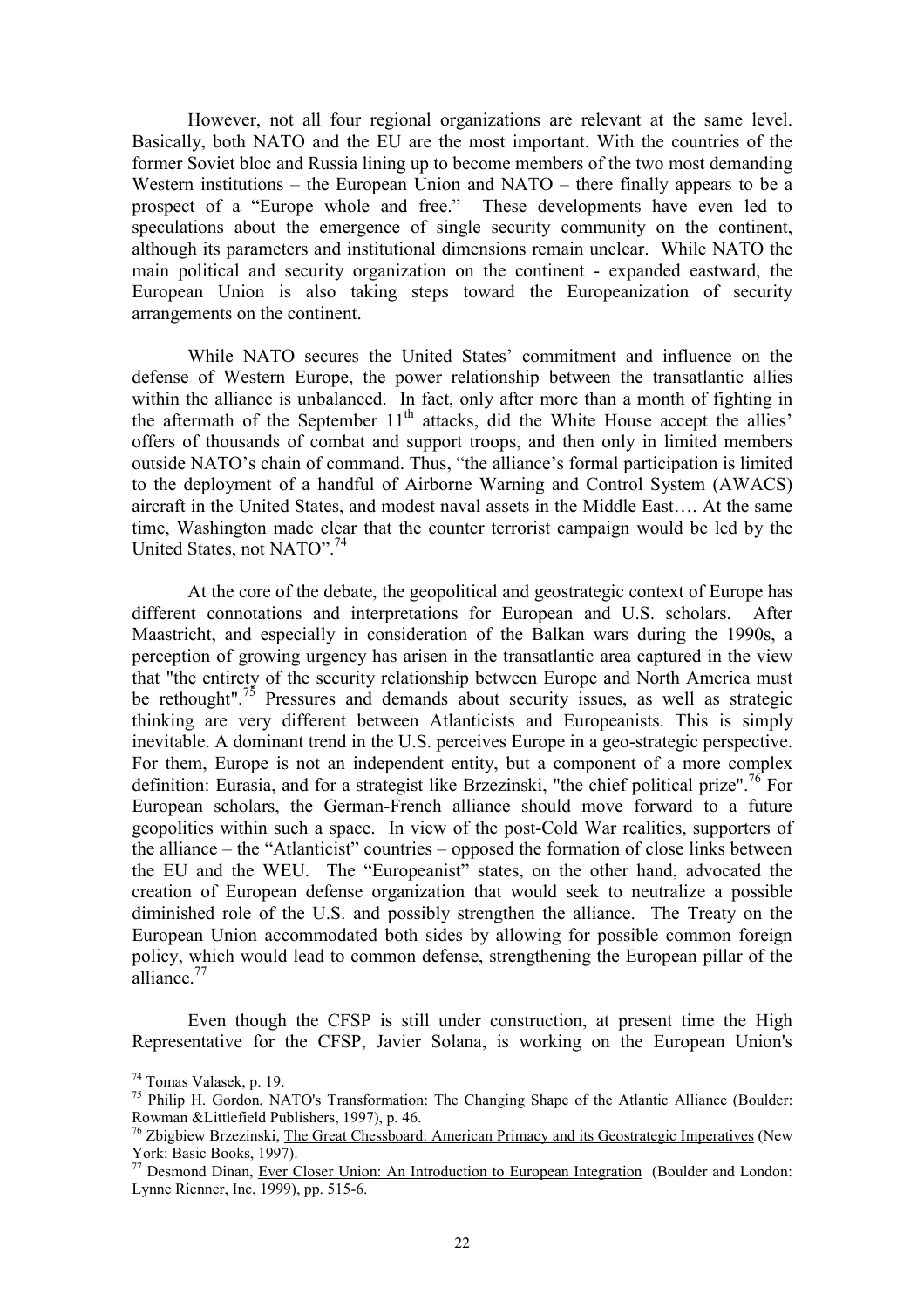<span id="page-23-6"></span>Defense Plan. The aim of Mr. Solana's work is to "build up a capacity for autonomous action, backed up by credible military forces in future regional crises like those in Kosovo and Bosnia, even if their biggest NATO ally, the United States, decided to stay out".<sup>78</sup> To some extent, the European Security and Defense Identity has moved some steps forward and there is a specific goal of creating a rapid reaction force of 60,000 soldiers by 2003, as was decided in Cologne and Helsinki.

While the EU is developing military capabilities, the U.S. has complained about the low European spending on the military.<sup>79</sup> Currently, the United States spends more than twice as much on its military as all other NATO allies combined (\$343.2 billion in the fiscal year 2002 vs. roughly \$170 billion for the allies, and which is more than Britain or France spends in a year).<sup>80</sup> Moreover, after September 11<sup>th</sup>, it is likely that the military expenditures gap will increase, considering that the Bush Administration has provided an extra \$48 billion on defense, in addition to America's \$331 billion defense budget. Aside from the national military budgets gap, new European investments are not focused on the most important areas. "The US budget is also divided among a handful of producers overseen by the Defense Department, whereas much of the spending by the rest of the NATO allies is lost in redundancies inherent in arming and operating 18 separate military forces".<sup>[81](#page-23-3)</sup> In the American perspective, according to The Economist, the recent decision of the EU to invest 3.3 billion euros (\$3 billion) in the satellite system Galileo, "deliberately and needlessly duplicates America's Global Positioning System". $82$ 

On the other hand, the decision making process in the EU sometimes hampers concrete actions. For instance, in order to carry out the commitments on Kosovo, the EU delayed for months the release of \$759 million that it originally promised.<sup>83</sup> The delay is part of the institutional problems of the EU, since many actions of the EU have to be approved by different institutional bodies (European Council, Commission and European Parliament), which tends to be a lengthy process. In order to avoid more delays in the EU's performance in this kind of international commitments, Chris Patten, Commissioner for External Relations, intends to create a "Rapid Reaction Facility" to mobilize financial and other resources within hours or days rather than weeks or months.

The defense developments of the EU are part of the analysis of U.S. strategists. At least in official speeches, there is a sort of *schizophrenia*<sup>84</sup> about the role of Europe

<span id="page-23-0"></span><sup>&</sup>lt;sup>78</sup> Craig R. Whitney. "American Alarmed Over European Union's Defense Plan",  $\frac{The New York Times}{.}$ October 11, 1999.

<span id="page-23-1"></span> $^{79}$  According to Wesley Clark, "...all member nations must protect their military competence from continuing cuts in structures and budgets. The peace dividend has been granted. Defense spending is at historic lows and is continuing to decline in many capitals". Wesley Clark, "Meeting Future Military Challenges to NATO", Joint Force Quarterly (Spring 1999), p. 46.

<span id="page-23-2"></span> $^{80}$  Tomas Valasek, "The Fight Against Terrorism: Where's NATO?", World Policy Journal (Winter 2001/2002), p. 21.<br><sup>81</sup> Ibid.<br><sup>82</sup> "A moment of truth", <u>The Economist</u>, May 2, 2002.

<span id="page-23-3"></span>

<span id="page-23-4"></span>

<span id="page-23-5"></span><sup>&</sup>lt;sup>83</sup> Andres Ortega, "Cohen pide a Europa que gaste mas en defensa y no divida a la OTAN", El País, October 6, 2000.

<sup>&</sup>lt;sup>84</sup> See Guenter Burghardt, "European Security: Past, Present and Future", Conference at the Friedrich Ebert Stiftung Seminar, Washington D.C., 15 March 2000. In this speech, Guenter Burghardt quotes Lord Robertson, Secretary General of NATO, who stated: "The US suffers from a sort of schizophrenia. On the one hand, the Americans say, 'You Europeans have got to carry more of the burden'. And then the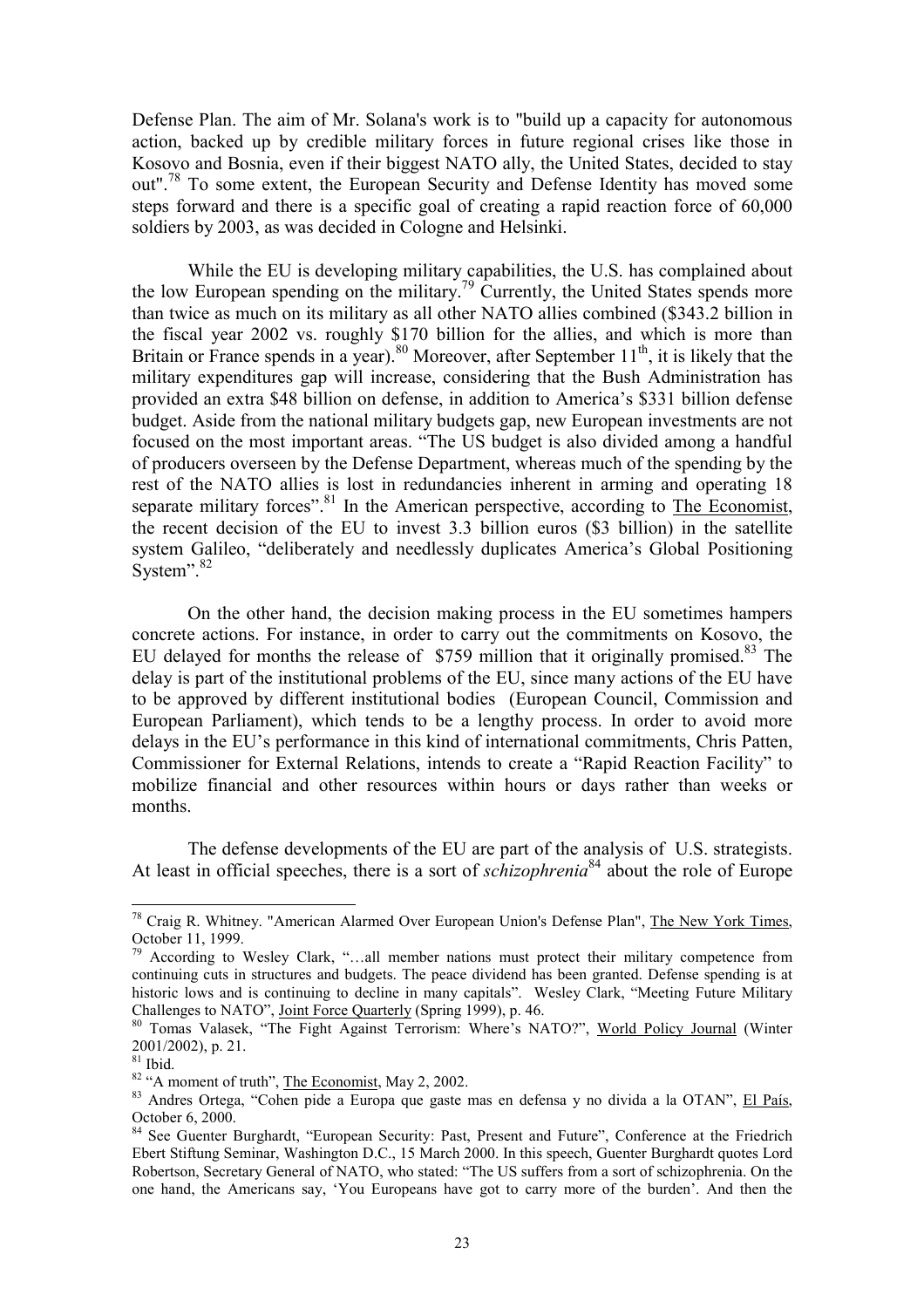on security, supporting such advancements in principle, but in a wary fashion in order to preserve the stability in Europe on its own terms. After several adjustments provoked by the September  $11<sup>th</sup>$  attacks, experts on the relations with Europe have warned President Bush to continue the strategy followed by the Clinton Administration, in which the support for a peaceful Europe, undivided and democratic as a whole (EU, NATO, Russia and the Balkans simultaneously) was promoted in order to have Europe as a strong partner in the U.S. global agenda. $8$ 

The Common Foreign and Security Policy is seen as a positive development by the United States - "providing, as it were, the State Department with a single number to call in Europe<sup>36</sup> - despite two perceived dangers: "the common policy could be *too effective*: it could have a high 'common denominator' and might diverge from US objectives, thereby making them harder to achieve," or it "might be *not effective enough*: it could further diminish the coherence and speed of Europe's actions on the world stage."<sup>87</sup> More specifically, the CFSP may become sufficiently binding on the member states to damage the bilateral channels with the individual countries through which the U.S. prefers to conduct its foreign and security policies. The threat to the U.S. posed by the CFSP becoming too effective, however, remains largely theoretical at this point. The second pillar of the EU is still in its infancy and for many in the United States it simply lacks credibility due not only to its inability to formulate high profile security policies but also because of its modest resources, lack of organizational identity, and inability to present a common face in Washington.

The support for the creation of a unified European defense force remains contingent on it operating as a complementary mechanism to the central role of NATO in transatlantic defense cooperation. In 1994, NATO endorsed the establishment of a Combined Joint Task Force to be made available to the alliance's European members for operations outside the NATO area in which the U.S. chose not to participate. "Separable but not separate" forces would give NATO a flexibility it did not possess before and would also head off any effort by the French to turn the Western European Union into a competitor to NATO in the European security environment.<sup>88</sup>

At this point, the question was how to bring together NATO and the European defense initiatives. In order "to sell" the idea of ESDI to Congress, the Clinton Administration avoided any suggestion that the Europeans could be able to act without U.S. help or leadership; from a more practical point of view, the U.S. could scarcely imagine security crises that would not involve NATO and the United States. Thus, the U.S. position combined an attempt to accommodate the European endeavor, while keeping NATO intact – and the U.S. in a leadership position in the continent's

l

Europeans say, 'OK, we will carry more of the burden', the Americans say, "Well, wait a minute, are you

<span id="page-24-1"></span><span id="page-24-0"></span>

trying to tell us to go home?"<br><sup>85</sup> Ivo H. Daalder and James M. Goldeier, pp. 72-77.<br><sup>86</sup> Michael Portillo, "Europe on the Brink: Democratic Values and the Single Currency," <u>The National Interest</u> (Spring, 1998), p. 27.

<span id="page-24-2"></span>Anthony Laurence Gardner, A New Era in US-EU Relations? The Clinton Administration and the New Transatlantic Agenda (Brookfield: Ashgate, 1999), p. 24. A similar argument is made in William Wallace and Jan Zielonka, "Misunderstanding Europe" Foreign Policy 77, 6 (1998), pp. 65-79.<br><sup>88</sup> James M. Goldgeier, "Not Whether But When", p. 57.

<span id="page-24-3"></span>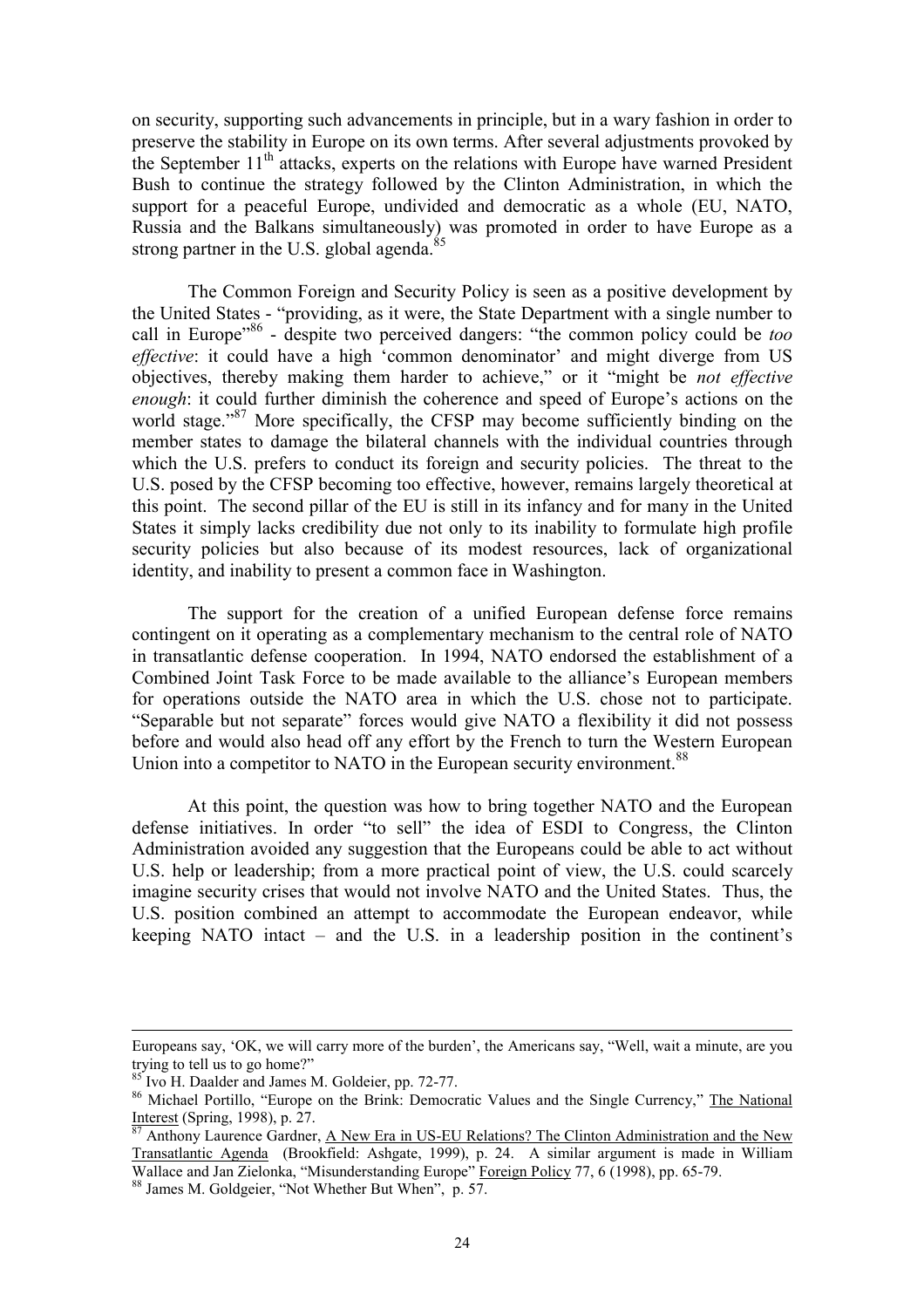security.<sup>89</sup> These efforts underscored the concern that exists among U.S. foreign policymakers about possible loss of cohesion within NATO and more difficult decisionmaking as a result of the U.S. losing its pre-eminent position, which would eventually undermine the transatlantic relationship as a whole.

The official position of the United States has long been one of support for European integration, but in reality American interests in this process have been somewhat ambiguous. The Clinton Administration, although initially ambivalent toward the European integrationist project, eventually came to support its economic dimension, but remained cautious toward its foreign policy pillar. To the extent that European unity promotes peace and security in Europe, creates larger and more open European markets, welcomes trade and American foreign direct investment, and is able to act as a unified and effective foreign policy actor, integration is overwhelmingly in the U.S. interest.<sup>90</sup> Moreover, being the only superpower left, the United States has found that it needs an ally in countering problems other than the traditional securityrelated ones, including environmental issues and organized crime.<sup>91</sup> Recognizing the need for a strong ally, in the face of the European Union will be a considerable asset in a world of increasing interdependence, the Clinton Administration chose to support European integration, rather than to "divide and rule," thus "putting Europe first," a policy, which thus far has been replaced by more realist preoccupations of the Bush Administration. The position of the Bush Administration remains somewhat unclear, with President Bush welcoming the initiative, the Defense Secretary declining to endorse the RRF, and his deputy suggesting that the more positive view of Secretary of State Powell is not the official position of the administration. Thus, the development of ESDP beset with problems, and its final relationship with NATO is far from definite.<sup>[92](#page-25-3)</sup>

In addition to the strengthening of Western European capabilities, the new security challenges for NATO are shifting from Europe's center to its periphery and beyond. The U.S. remains the dominant security actor in the region and the strategy to be considered involves interdependent European, Middle Eastern, and Euroasian security concerns. $93$  Particularly, there is the likelihood that NATO will have a role in further developing the relations with Russia.<sup>94</sup> In the words of Javier Solana, "there can be no security in Europe without a stable Russia," and the NATO-Russian Founding Act and the Permanent Joint Council have set the stage for cooperation with Russia on issues of proliferation, environmental damages, nuclear safety, and terrorism.<sup>95</sup> According to James Baker, the Partnership for Peace and the NATO-Russia Permanent

<span id="page-25-0"></span><sup>&</sup>lt;sup>89</sup> Paul Kornish, Partnership in Crisis: The US, Europe, and the Fall and Rise of NATO. (London: The Royal House of International Affairs, 1997), 85-6; Elizabeth Pond, "Coming Together," Foreign Affairs  $79, 2$  (2000), p. 11.<br><sup>90</sup> Philip H. Gordon, "Prospects for European Union and Implications for the United States," **SAIS** 

<span id="page-25-1"></span>Review 17, 2 (1997), p. 34.  $\frac{1}{91}$  Gardner, pp. 16-17.<br><sup>92</sup> David E. Sanger, "Bush Tells Blair He Doesn't Oppose New Europe," <u>The New York Times</u> 23 Feb

<span id="page-25-2"></span>

<span id="page-25-3"></span><sup>2001.</sup> [http://www.nytimes.com;](http://www.nytimes.com/) Simon Tisdall, "Conflict Looms Over Rapid Reaction Force," The Guardian 29 March 2001 http://www.guardianunlimited.co.uk.

<span id="page-25-4"></span><sup>&</sup>lt;sup>93</sup> Ian O. Lesser, <u>NATO Looks South: New Challenges and New Strategies in the Mediterranean</u> (Santa Monica: RAND 1999), p. iii.

<span id="page-25-6"></span><span id="page-25-5"></span>

<sup>&</sup>lt;sup>94</sup>Joseph S. Nye, Jr., "The US and Europe: Continental Drift?" International Affairs. 76.1 (2000): 53-4.<br><sup>95</sup> Javier Solana, "NATO in the  $21<sup>st</sup>$  Century: An Agenda for the Washington Summit" Congressional Digest Quarterly. 78.4 (1999), p. 105.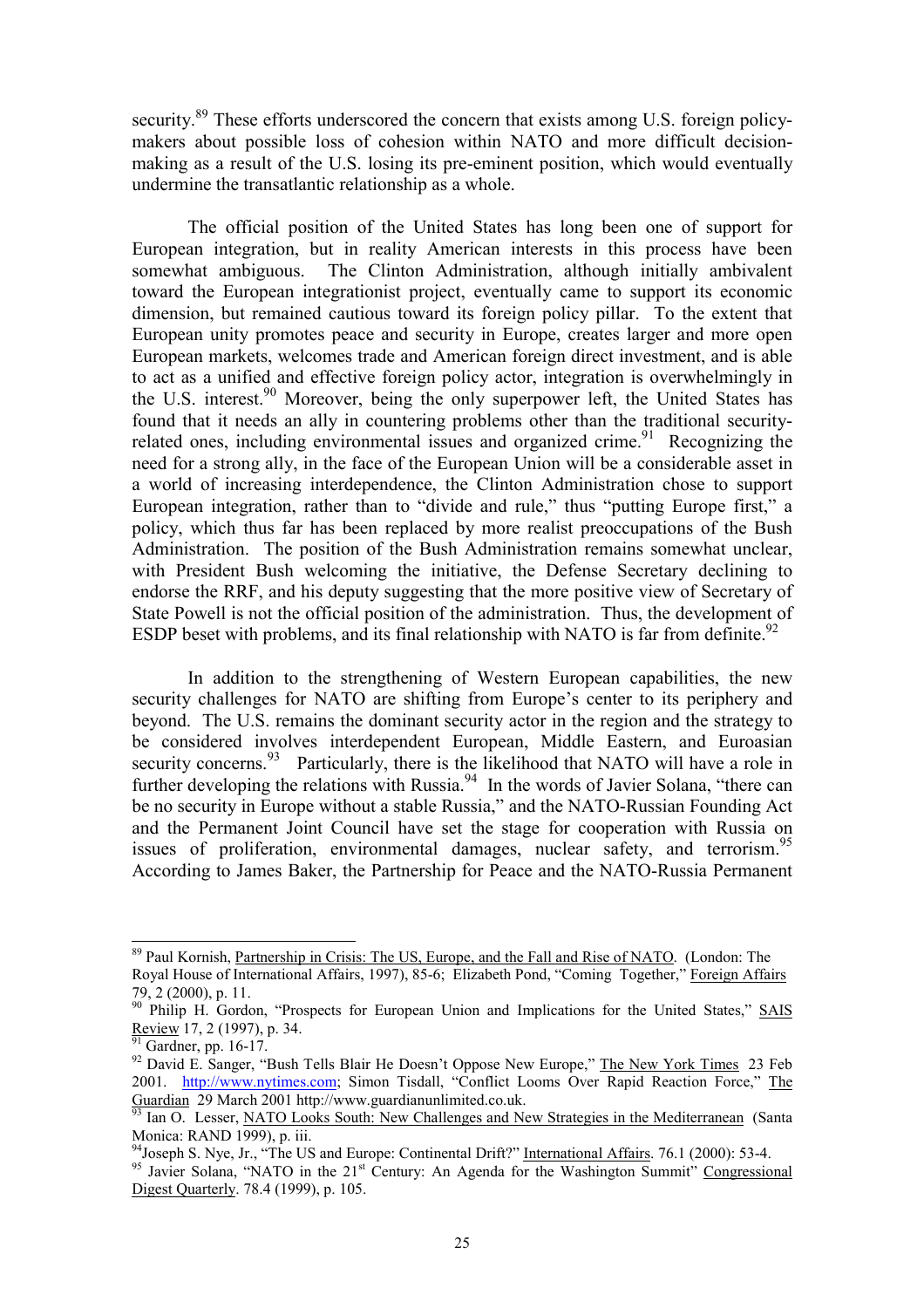Joint Council were designated to ameliorate Russian concerns by creating halfway between full NATO membership and full exclusion from NATO.<sup>[96](#page-26-0)</sup>

On the other hand, the past and future events in Russia are part of the priorities of the EU as well as of the U.S. Russia has been the main source of debate on the enlargement of NATO and on European stability. To some extent, the coordination of the EU and U.S. policies towards Russia is extremely important in order to preserve the stability in the region. In this sense, the EU–U.S. relations towards Russia must be aware of the development of three elements of Russian domestic politics: a) the performance of weak democratic institutions; b) the behavior of "losers" in the transition process, and c) the effects of the ideologies in the building of institutional processes.<sup>97</sup> These elements have a direct impact on Russian foreign policy and, in consequence, on the relations between the EU and the United States.

The Bush Administration has had a twofold strategy with regard to Russia. The first was playing with the unilateralist card. For instance, with regard to the 1972 Anti-Ballistic Missile Treaty, the United States announced its unilateral withdrawal from it in December 2001. This action did not help president Putin's internal performance. Another unilateral action was the U.S. intention to store, not destroy, its decommissioned warheads. The third action is to enhance the role of Russia inside NATO, allowing Russia to act as an equal partner, but in a very limited number of areas.[98](#page-26-2)

Although perhaps it was not originally planned, the second strategy of the Bush Administration has been to cautiously welcome Russia in NATO. This shift in the U.S. position is mostly explained by the cooperative Russian attitude to face the "war" on terrorism after September  $11<sup>th</sup>$ . Thus, on May 28, 2002, the Rome Declaration between Russia and NATO was signed, in which Russia was welcomed as a participant, not a full member, giving Moscow a consultative role in forging NATO strategies on nuclear non-proliferation, crisis management, missile defense and counter-terrorism. Moscow will not be bound by the NATO collective defense pact. Nor will Russia have a veto over NATO decisions or a vote in the expansion of its membership. The new council does not replace the North Atlantic Council, the body in which NATO usually makes its decisions. If no consensus is reached in the new 20-nation council, then NATO's 19 members reserve the right to withdraw the contentious topic from discussion. The new arrangement between Russia and the alliance replaces a 1997 accord, negotiated during the Clinton Administration, that allowed Russia to participate in discussions with NATO only after all of the alliance's members had reached agreement on a common position. "Russia complained that the arrangement was a sham, because it made it

<span id="page-26-0"></span><sup>&</sup>lt;sup>96</sup> James A. Baker III, "Russia in NATO?", The Washington Quarterly, 25, 1 (Winter 2002), p. 101. Baker states also that "The alliance has at least two implicit and at least five explicit criteria for admission. The first implicit requirement is that the candidate be a member of the Atlantic community – that is to say, the West. The second is that the candidate share important security concerns with the other members. Russia surely qualifies for both… (the five explicit are) 1) an established democracy (with individual liberty and the rule of law), 2) respect for human rights, 3) a market-based economy (with social justice and environmental responsibility), 4) armed forces under civilian control, and 5) good relations with neighboring states (with resolution of internal ethnic disputes)". Ibid, p. 97.

<span id="page-26-1"></span><sup>&</sup>lt;sup>97</sup> See Michael McFaul, "A Precarious Peace. Domestic Politics in the Making of Russian Foreign Policy". International Security, 22, 3 (Winter 1997/98).

<span id="page-26-2"></span><sup>&</sup>lt;sup>98</sup> Megan Twohey, "Some Friend", The American Prospect, May 2002.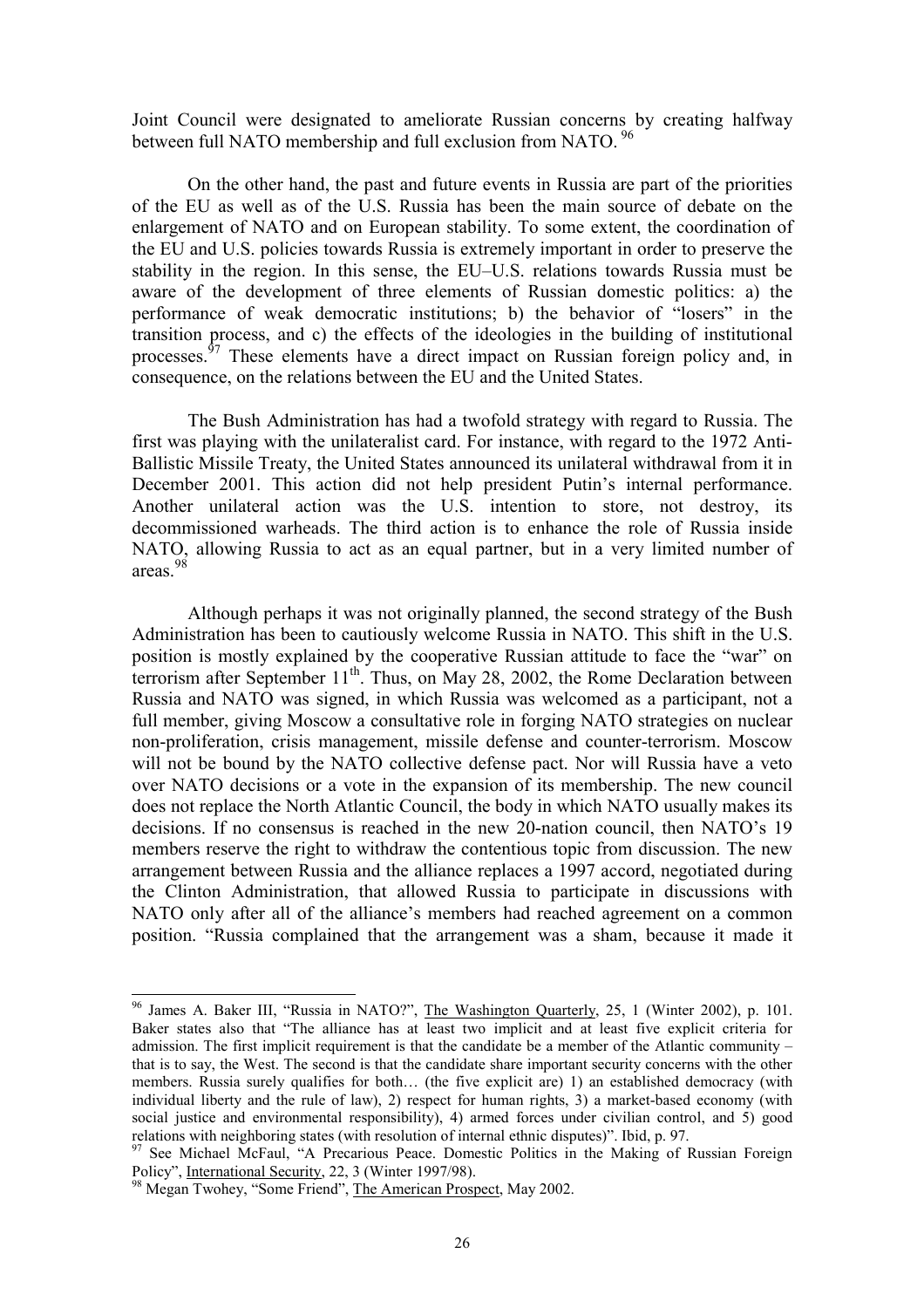appear that Moscow went along with policies it did not agree with and in fact had no voice in shaping".  $99$ 

Despite its weaknesses, Russia keeps a prominent position in the international arena. Outstandingly after September  $11<sup>th</sup>$ , Russia has drawn the attention of the United States for several reasons, among others: First and most important is nuclear security, encapsulating the threat that terrorists might steal weapons-grade plutonium, or radiological material for a dirty bomb. "Second, Russia is the world's third-largest oil producer and has the world's largest gas reserves. It is the country best able to reduce America's dependence on oil from the Gulf. Third, Russia is needed in the war against al-Oaeda".<sup>100</sup>

The closer relationship between Russia and the West still has to overcome some obstacles, basically the role of Kaliningrad, a Russian enclave territory between Poland and Lithuania, and a solution in Chechnya. In addition, the enlargement of NATO seems feasible, although the coming NATO meeting in November 2002 has to find a formula to avoid the dispersal of NATO's security objectives. Some critics consider that "new invitations to Slovenia, Slovakia, perhaps the three Baltic states of Estonia, Latvia and Lithuania, and possibly Bulgaria and Romania, would inevitably dilute the alliance, turning it into more of a security talking shop". [101](#page-27-2) 

# **Final Remarks**

From the perspective of the present essay, power has multiple expressions. Despite the fact that military aspects are highly relevant for security, economic and political areas also reflect the capabilities of one or various states to influence the decisions of other states or international processes. The dynamics of international relations shows that there is a continuous distribution of power capabilities, based on the interrelation between international actors (mostly states but institutions as well), and global processes.

If there is a hallmark in the history of Europe during the XX century, it is its capacity to create new alternatives to face deep crises provoked by wars. Despite the fact that the return of intolerance is "blowing the horn" in some European countries of European machinery, there is an overwhelming evidence of actions intended to overcome these problems . The alternative chosen since the 1950s has been integration and the outcome of this process has given Europe a privileged place in the international arena. Nonetheless, as mentioned above, power has multiple expressions and implies not only receiving the profits of the successful economic modernization or keeping political pressure on the American hegemon, but also the responsibility to act in case of the emergence of violence.

When the EU is placed at the core of the analysis, the main concern is to fill out the vacuum left by the inaction of the United States or to constrain the U.S. policies that affect the EU. The reasoning based on blaming the United States is useful for preachers at any speaker's corner in any public square of any European country, but not for

<span id="page-27-0"></span> $99$  David E. Sanger, "NATO Formally Embraces Russia as a Junior Partner", The New York Times, May 28, 2002.

<span id="page-27-1"></span><sup>&</sup>lt;sup>100</sup> "Bush's Russian romance", <u>The Economist</u>, May 24, 2002.<br><sup>101</sup> "A moment of truth", The Economist, May 2, 2002.

<span id="page-27-2"></span>